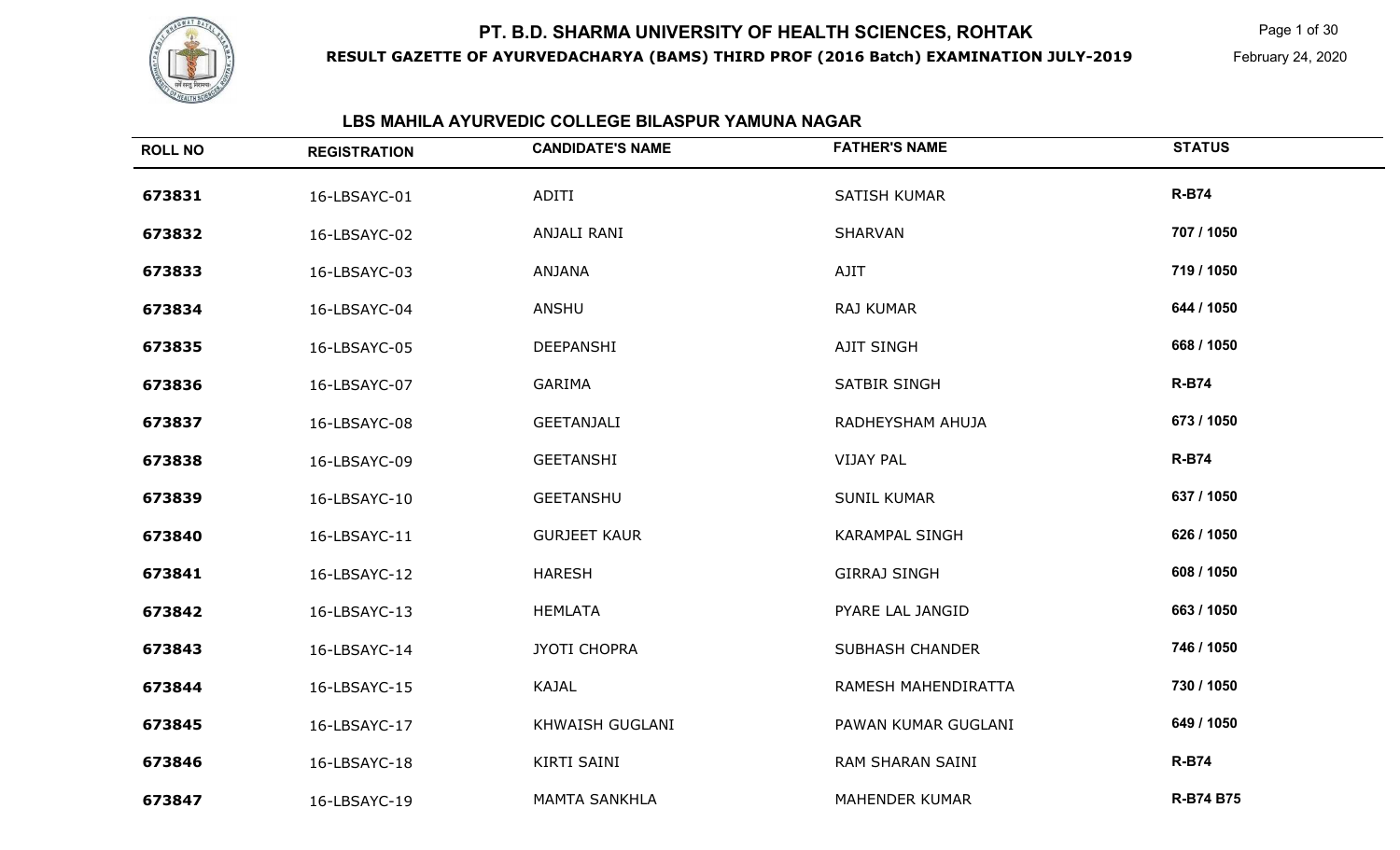

**RESULT GAZETTE OF AYURVEDACHARYA (BAMS) THIRD PROF (2016 Batch) EXAMINATION JULY-2019**

Page 2 of 30

February 24, 2020

## **LBS MAHILA AYURVEDIC COLLEGE BILASPUR YAMUNA NAGAR**

| <b>ROLL NO</b> | <b>REGISTRATION</b> | <b>CANDIDATE'S NAME</b> | <b>FATHER'S NAME</b>  | <b>STATUS</b> |
|----------------|---------------------|-------------------------|-----------------------|---------------|
| 673848         | 16-LBSAYC-20        | MANISHA                 | RAJ PAL SINGH         | 681 / 1050    |
| 673849         | 16-LBSAYC-21        | MANISHA                 | RAVINDER SINGH        | 678 / 1050    |
| 673850         | 16-LBSAYC-22        | <b>MANITA MEHLA</b>     | <b>ROHTASH KUMAR</b>  | <b>R-B74</b>  |
| 673851         | 16-LBSAYC-23        | <b>MONIKA</b>           | <b>SURESH</b>         | 667 / 1050    |
| 673852         | 16-LBSAYC-24        | <b>NEHA KHAN</b>        | YASIN                 | 748 / 1050    |
| 673853         | 16-LBSAYC-25        | <b>NISHA</b>            | <b>SURENDER SINGH</b> | <b>R-B74</b>  |
| 673854         | 16-LBSAYC-26        | PARUL DEVI              | <b>VINOD KUMAR</b>    | 637 / 1050    |
| 673855         | 16-LBSAYC-27        | POOJA                   | <b>BABU LAL</b>       | <b>R-B74</b>  |
| 673856         | 16-LBSAYC-28        | POOJA                   | <b>JAI BHAGWAN</b>    | <b>R-B74</b>  |
| 673857         | 16-LBSAYC-29        | POONAM RANI             | AJIT SINGH            | 615 / 1050    |
| 673858         | 16-LBSAYC-30        | PRIYA                   | <b>RAJENDER SINGH</b> | 731 / 1050    |
| 673859         | 16-LBSAYC-31        | PRIYA                   | <b>VIJAY PAL</b>      | <b>R-B74</b>  |
| 673860         | 16-LBSAYC-32        | PRIYANKA                | SHRINIWAS VERMA       | 798 / 1050    |
| 673861         | 16-LBSAYC-33        | <b>RACHNA</b>           | <b>JAI PARKASH</b>    | 734 / 1050    |
| 673862         | 16-LBSAYC-34        | RAKHI MORWAL            | <b>ASHOK KUMAR</b>    | <b>R-B74</b>  |
| 673863         | 16-LBSAYC-35        | <b>REETU</b>            | <b>SUBHASH</b>        | 758 / 1050    |
| 673864         | 16-LBSAYC-36        | <b>SAVITA</b>           | <b>BALBIR SINGH</b>   | 616 / 1050    |
| 673865         | 16-LBSAYC-37        | <b>SEEMA</b>            | <b>KRISHAN</b>        | 688 / 1050    |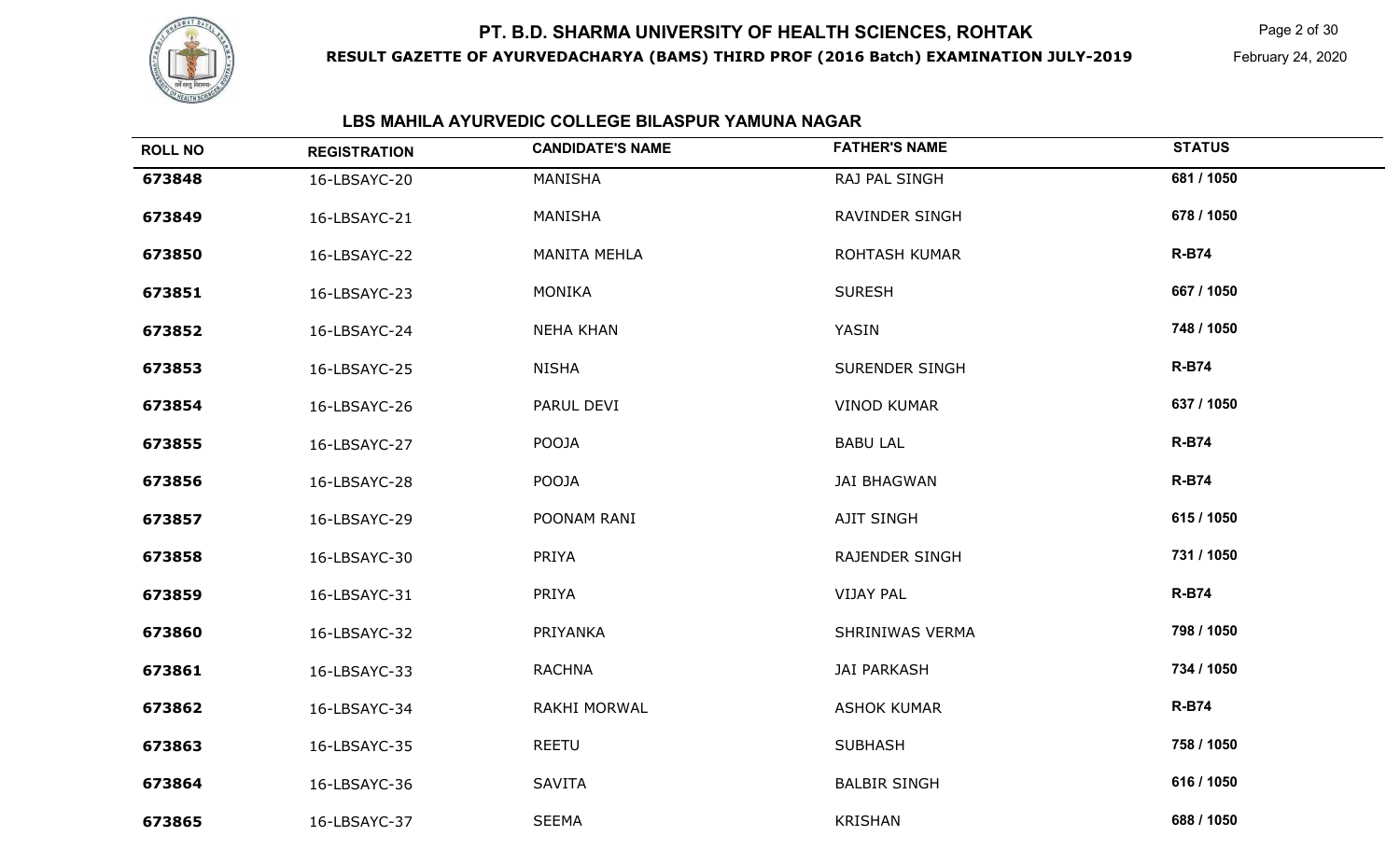

**RESULT GAZETTE OF AYURVEDACHARYA (BAMS) THIRD PROF (2016 Batch) EXAMINATION JULY-2019**

Page 3 of 30

February 24, 2020

## **LBS MAHILA AYURVEDIC COLLEGE BILASPUR YAMUNA NAGAR**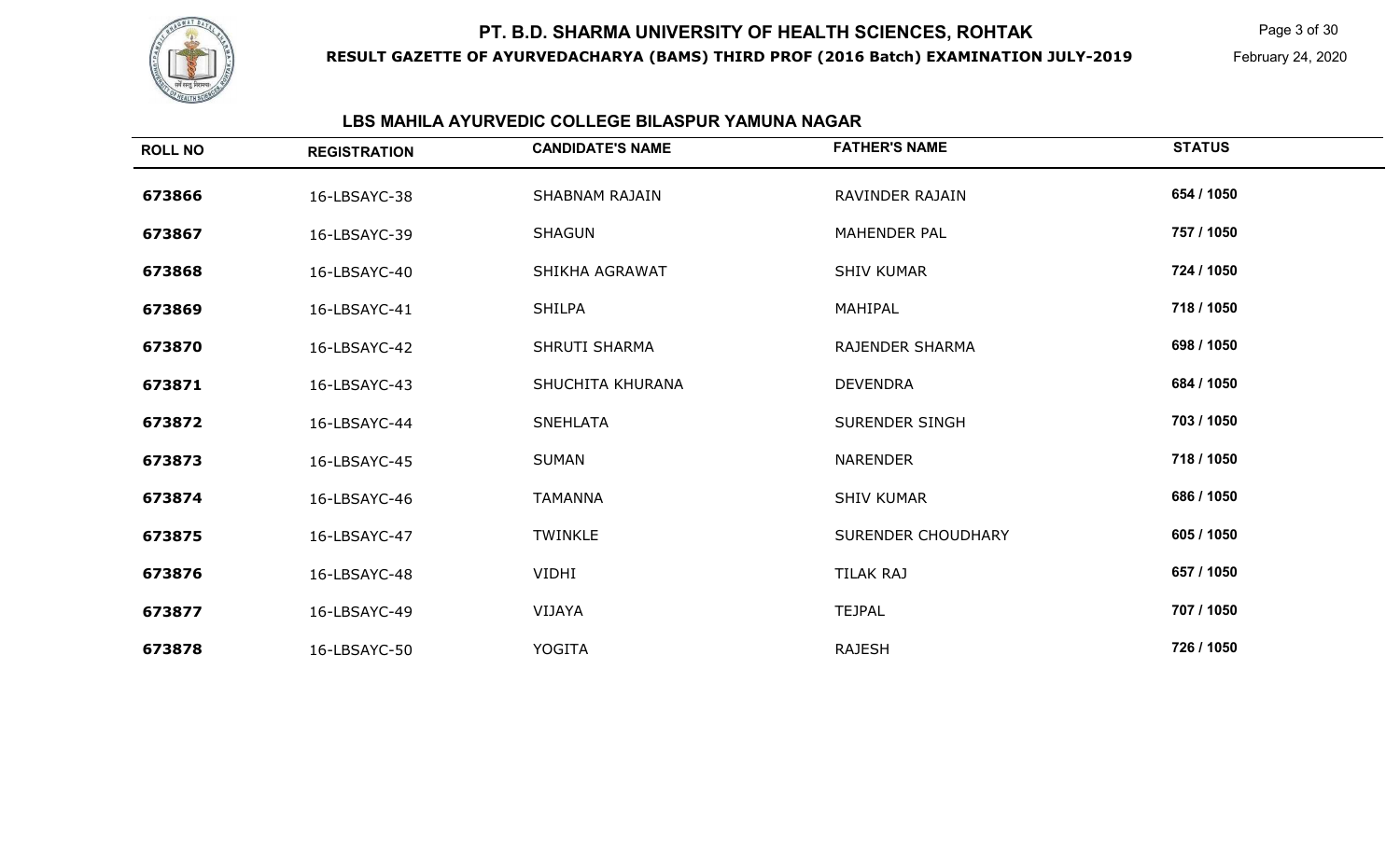

**RESULT GAZETTE OF AYURVEDACHARYA (BAMS) THIRD PROF (2016 Batch) EXAMINATION JULY-2019**

Page 4 of 30

February 24, 2020

| <b>ROLL NO</b> | <b>REGISTRATION</b> | <b>CANDIDATE'S NAME</b> | <b>FATHER'S NAME</b>  | <b>STATUS</b> |
|----------------|---------------------|-------------------------|-----------------------|---------------|
| 674151         | 16-MLRAYC-01        | <b>AAKASH</b>           | <b>JAGROOP</b>        | 580 / 1050    |
| 674152         | 16-MLRAYC-02        | ANAND                   | RISHI PAL             | 631 / 1050    |
| 674153         | 16-MLRAYC-04        | <b>AANCHAL</b>          | <b>MAHESH</b>         | 688 / 1050    |
| 674154         | 16-MLRAYC-06        | ANJU                    | <b>KULDEEP</b>        | 850 / 1050    |
| 674155         | 16-MLRAYC-07        | <b>ANKIT PAHAL</b>      | PAWAN KUMAR           | <b>R-B74</b>  |
| 674156         | 16-MLRAYC-08        | <b>ANKITA</b>           | <b>RAJBIR SINGH</b>   | 788 / 1050    |
| 674157         | 16-MLRAYC-10        | ANSHIKA                 | YASHPAL               | <b>R-B74</b>  |
| 674158         | 16-MLRAYC-11        | <b>APARNA</b>           | <b>JAGMOHAN</b>       | 674 / 1050    |
| 674159         | 16-MLRAYC-12        | <b>ASHISH KUMAR</b>     | SATISH KUMAR          | 591 / 1050    |
| 674160         | 16-MLRAYC-13        | <b>BHUPENDER SHARMA</b> | <b>MANOJ SHARMA</b>   | 567 / 1050    |
| 674161         | 16-MLRAYC-14        | <b>GARIMA SHARMA</b>    | <b>DINESH KUMAR</b>   | 714 / 1050    |
| 674162         | 16-MLRAYC-15        | <b>GARV MADAAN</b>      | <b>HARISH MADAAN</b>  | <b>R-B73</b>  |
| 674163         | 16-MLRAYC-16        | <b>GAURAV KUMAR</b>     | <b>SURESH KUMAR</b>   | R-B73 B74     |
| 674164         | 16-MLRAYC-17        | <b>GAURAV SHARMA</b>    | SHRI BHAGWAN SHARMA   | 648 / 1050    |
| 674165         | 16-MLRAYC-18        | <b>HARIOM</b>           | <b>MAHENDER KUMAR</b> | 665 / 1050    |
| 674166         | 16-MLRAYC-19        | HIMANSHU                | <b>SURENDER KUMAR</b> | 676 / 1050    |
| 674167         | 16-MLRAYC-20        | HIMANSHU                | RAJ KUMAR             | 654 / 1050    |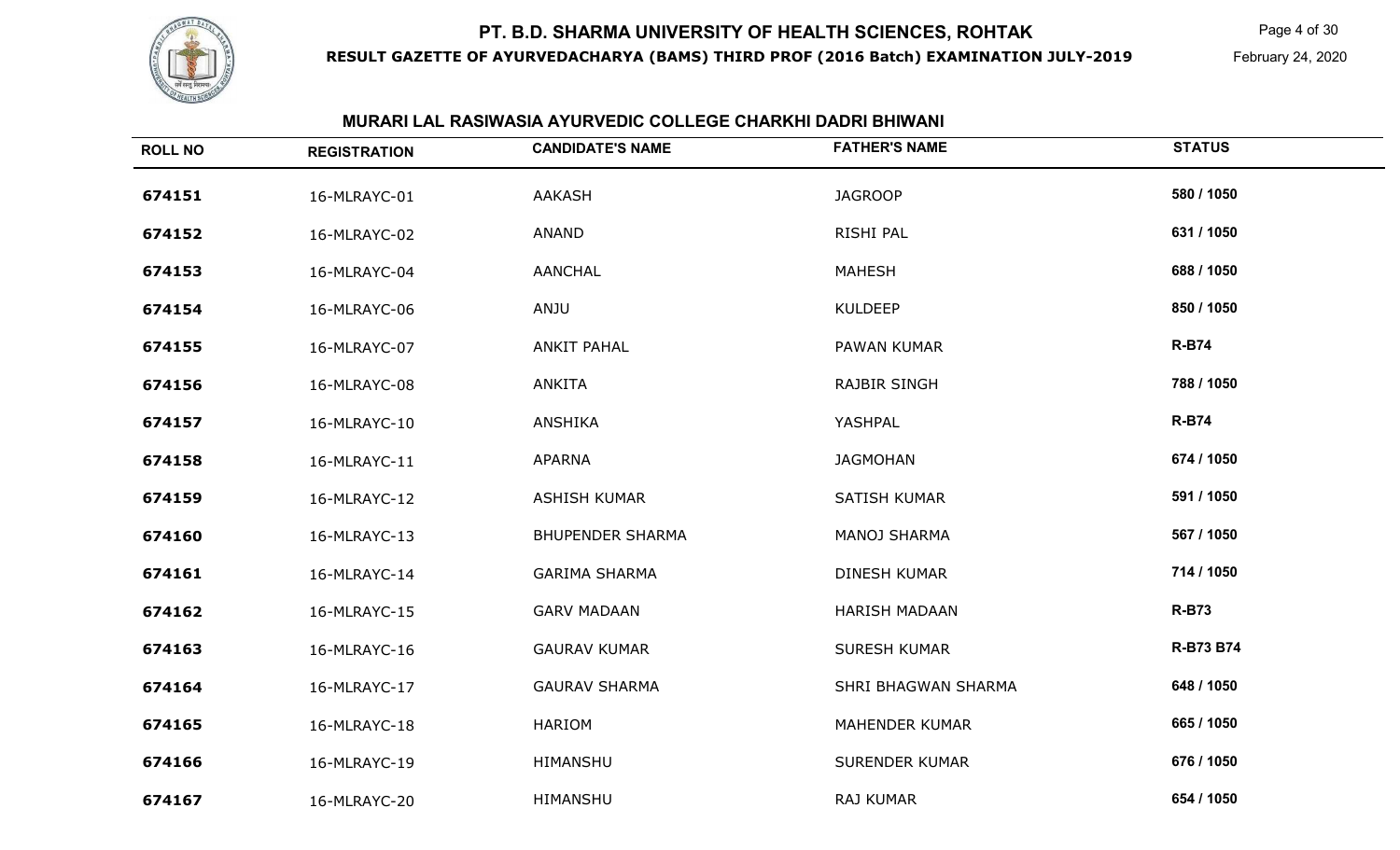

**RESULT GAZETTE OF AYURVEDACHARYA (BAMS) THIRD PROF (2016 Batch) EXAMINATION JULY-2019**

Page 5 of 30

February 24, 2020

| <b>ROLL NO</b> | <b>REGISTRATION</b> | <b>CANDIDATE'S NAME</b> | <b>FATHER'S NAME</b> | <b>STATUS</b> |
|----------------|---------------------|-------------------------|----------------------|---------------|
| 674168         | 16-MLRAYC-21        | <b>HIMANSHU TANWAR</b>  | SATBIR SINGH         | 584 / 1050    |
| 674169         | 16-MLRAYC-22        | <b>JITENDER</b>         | <b>VIJAY SINGH</b>   | 604 / 1050    |
| 674170         | 16-MLRAYC-23        | <b>JITESH</b>           | <b>DHARMBIR</b>      | 585 / 1050    |
| 674171         | 16-MLRAYC-24        | <b>JYOTI</b>            | SATYANARAYAN         | 640 / 1050    |
| 674172         | 16-MLRAYC-25        | <b>KIRAN</b>            | <b>VIJAY KUMAR</b>   | 608 / 1050    |
| 674173         | 16-MLRAYC-26        | KIRAN KUMARI            | RAJKUMAR             | 741 / 1050    |
| 674174         | 16-MLRAYC-27        | <b>KOMAL</b>            | <b>DEVKISHAN</b>     | 714 / 1050    |
| 674175         | 16-MLRAYC-28        | <b>LAKSHAY VERMA</b>    | <b>SATISH VERMA</b>  | 803 / 1050    |
| 674176         | 16-MLRAYC-29        | <b>MAMTA SIDHU</b>      | RAJESH SIDHU         | 762 / 1050    |
| 674177         | 16-MLRAYC-30        | MANISHA                 | <b>RAJESH</b>        | 708 / 1050    |
| 674178         | 16-MLRAYC-31        | MANJU KUMARI            | <b>BALRAM SINGH</b>  | 734 / 1050    |
| 674179         | 16-MLRAYC-32        | <b>MAYUR GOYAL</b>      | <b>AMAR GOYAL</b>    | 756 / 1050    |
| 674180         | 16-MLRAYC-33        | MINAL                   | PAWAN KUMAR          | 752 / 1050    |
| 674181         | 16-MLRAYC-35        | <b>MUKUL SHARMA</b>     | ANIL KUMAR SHARMA    | 652 / 1050    |
| 674182         | 16-MLRAYC-36        | <b>NEERAJ</b>           | <b>BHAGWAT DAYAL</b> | 651 / 1050    |
| 674183         | 16-MLRAYC-37        | NITIN                   | <b>ARUN KUMAR</b>    | 727 / 1050    |
| 674184         | 16-MLRAYC-39        | PANKAJ KUMAR            | <b>BANWARI LAL</b>   | 640 / 1050    |
| 674185         | 16-MLRAYC-40        | PARDEEP KUMAR           | <b>BALJEET</b>       | 625 / 1050    |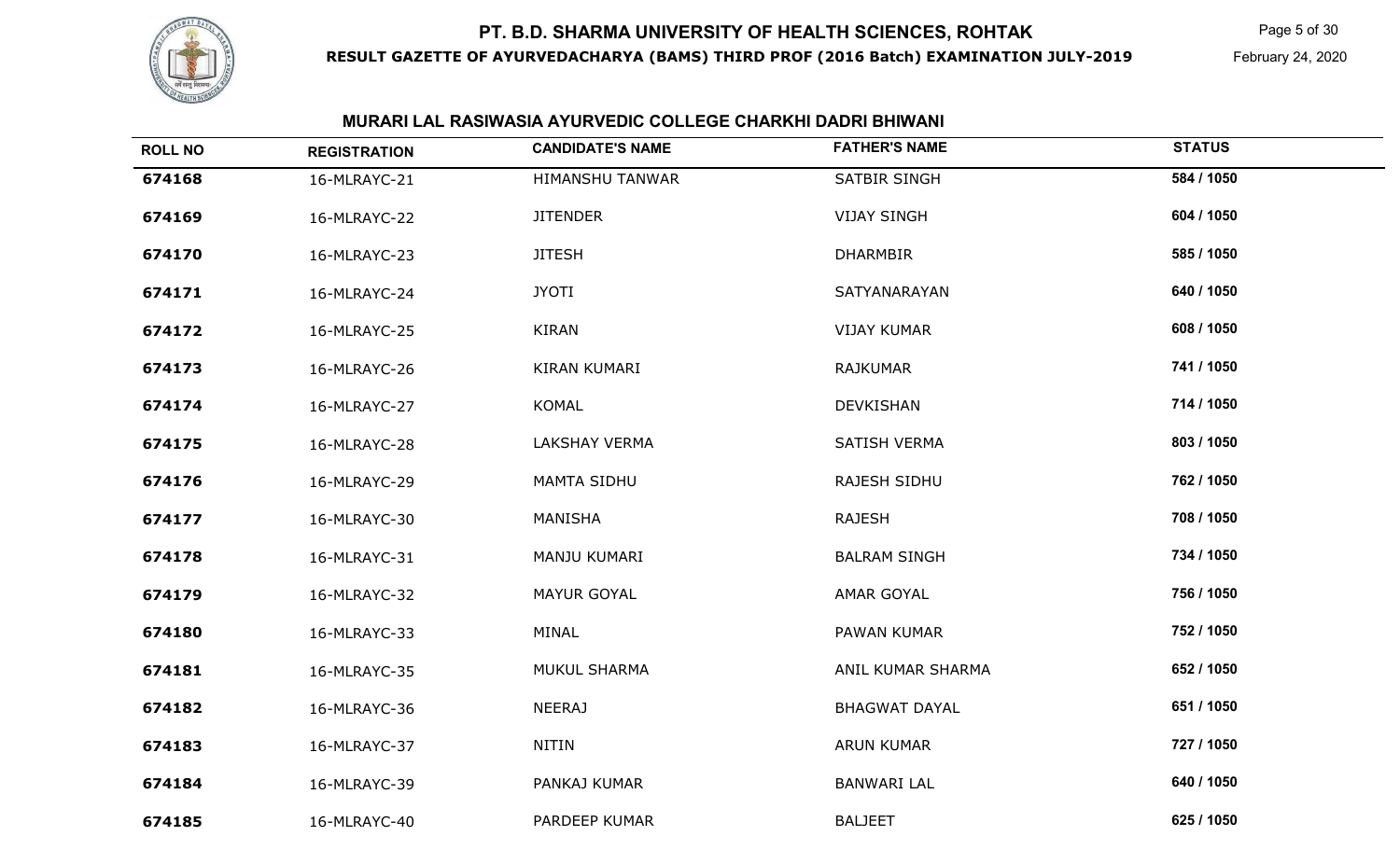

**RESULT GAZETTE OF AYURVEDACHARYA (BAMS) THIRD PROF (2016 Batch) EXAMINATION JULY-2019**

Page 6 of 30

February 24, 2020

| <b>ROLL NO</b> | <b>REGISTRATION</b> | <b>CANDIDATE'S NAME</b> | <b>FATHER'S NAME</b>    | <b>STATUS</b> |
|----------------|---------------------|-------------------------|-------------------------|---------------|
| 674186         | 16-MLRAYC-41        | <b>PULKIT</b>           | <b>KARAMVIR SINGH</b>   | 631 / 1050    |
| 674187         | 16-MLRAYC-42        | <b>RASHID KHAN</b>      | KAMRUDDIN               | 550 / 1050    |
| 674188         | 16-MLRAYC-43        | RAVI                    | <b>DALEEP</b>           | 610 / 1050    |
| 674189         | 16-MLRAYC-45        | SANDEEP                 | RAMNIWAS                | 604 / 1050    |
| 674190         | 16-MLRAYC-46        | SANGAM                  | ANIL KUMAR              | 697 / 1050    |
| 674191         | 16-MLRAYC-47        | SANJAY                  | <b>WAZIR SINGH</b>      | 594 / 1050    |
| 674192         | 16-MLRAYC-48        | <b>SAVITA</b>           | <b>SURENDER SINGH</b>   | 680 / 1050    |
| 674193         | 16-MLRAYC-49        | SHEETAL                 | SAMUNDER SINGH          | 746 / 1050    |
| 674194         | 16-MLRAYC-50        | SOMBIR                  | <b>CHAND SINGH</b>      | 629 / 1050    |
| 674195         | 16-MLRAYC-51        | <b>SONAL DHULL</b>      | <b>SURENDER DHULL</b>   | 656 / 1050    |
| 674196         | 16-MLRAYC-52        | <b>SONU YADAV</b>       | <b>BABLI SINGH</b>      | 708 / 1050    |
| 674197         | 16-MLRAYC-53        | <b>SRISTY</b>           | <b>ASHOK KUMAR</b>      | <b>R-B73</b>  |
| 674198         | 16-MLRAYC-54        | <b>SUJATA THAKUR</b>    | <b>DESHRAJ THAKUR</b>   | 744 / 1050    |
| 674199         | 16-MLRAYC-56        | <b>TAMANNA SHEOKAND</b> | SHAMSHER SINGH SHEOKAND | 687 / 1050    |
| 674200         | 16-MLRAYC-57        | VANDANA                 | <b>NARESH KUMAR</b>     | 672 / 1050    |
| 674201         | 16-MLRAYC-59        | <b>VIKAS NEHRA</b>      | <b>NARESH KUMAR</b>     | 586 / 1050    |
| 674202         | 16-MLRAYC-58        | <b>VIKAS</b>            | <b>RAMPHAL</b>          | <b>R-B73</b>  |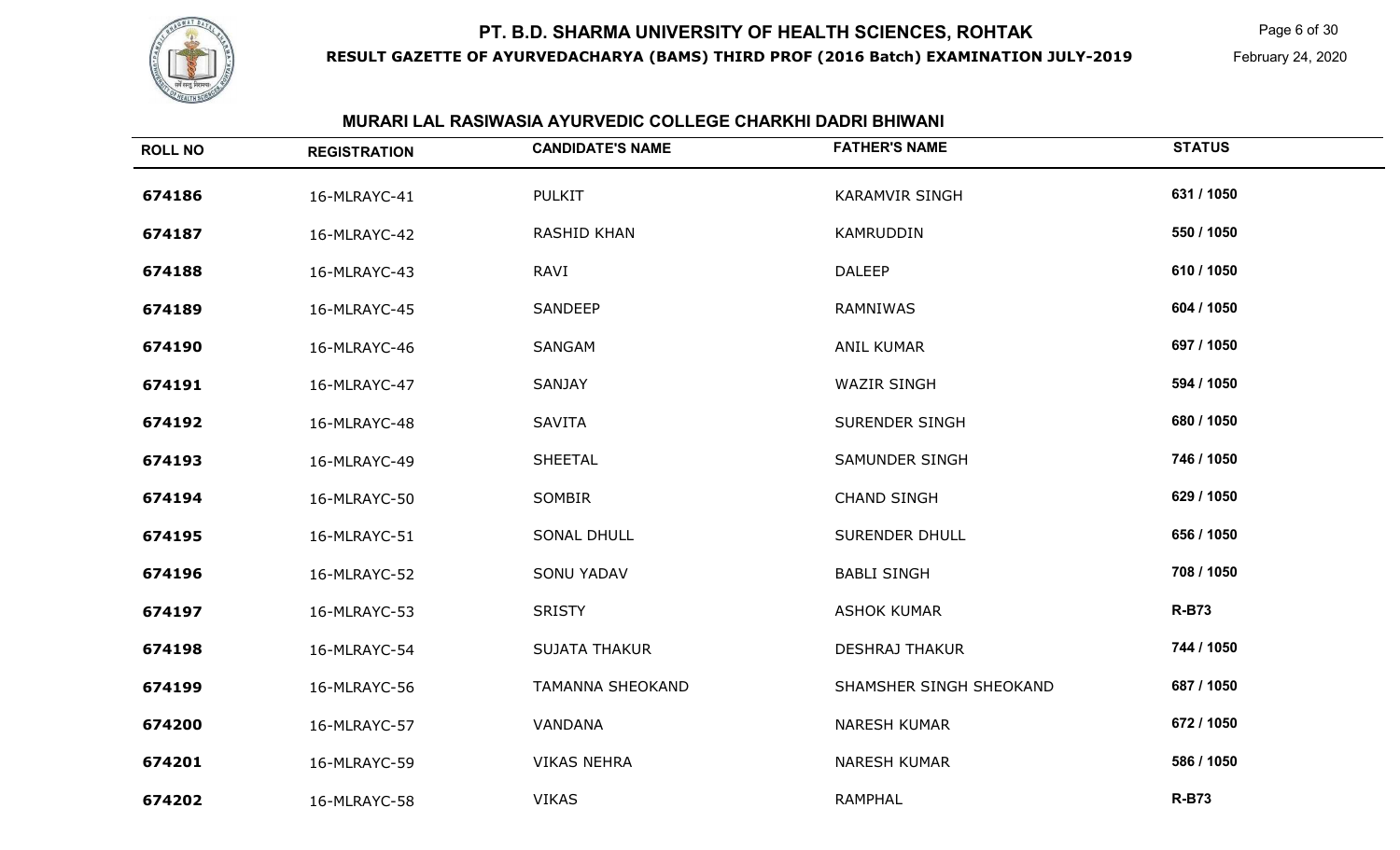

#### **RESULT GAZETTE OF AYURVEDACHARYA (BAMS) THIRD PROF (2016 Batch) EXAMINATION JULY-2019**

Page 7 of 30

February 24, 2020

| <b>ROLL NO</b> | <b>REGISTRATION</b>                   | <b>CANDIDATE'S NAME</b> | FATHER'S NAME | <b>STATUS</b> |
|----------------|---------------------------------------|-------------------------|---------------|---------------|
|                |                                       |                         |               |               |
| 674203         | -MLRAYC-<br>-60:<br><u> - 1</u><br>∸∸ | BHARDWAJ<br>/ISHAL      | RAJPAL        | 623 / 1050    |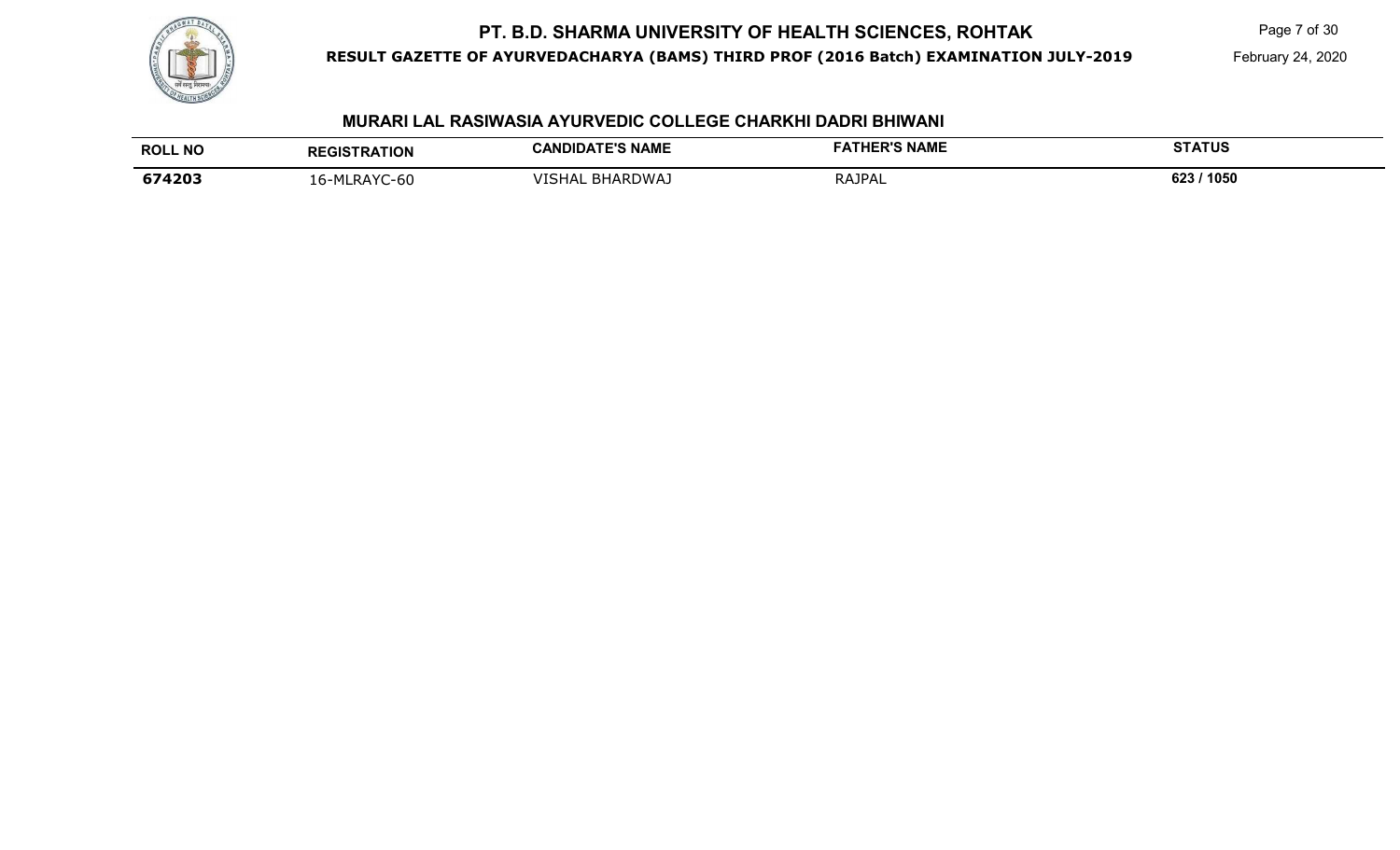

#### **RESULT GAZETTE OF AYURVEDACHARYA (BAMS) THIRD PROF (2016 Batch) EXAMINATION JULY-2019**

Page 8 of 30

February 24, 2020

|                | <u>UN. DEVI LAL UULLEUE UF ATURVEDA BHAUWANUARH BURIA RUAD JAUADHRI</u> |                         |                           |               |  |
|----------------|-------------------------------------------------------------------------|-------------------------|---------------------------|---------------|--|
| <b>ROLL NO</b> | <b>REGISTRATION</b>                                                     | <b>CANDIDATE'S NAME</b> | <b>FATHER'S NAME</b>      | <b>STATUS</b> |  |
| 674421         | 16-CDLAYC-01                                                            | <b>AMAN KUMAR</b>       | <b>ANIL KUMAR</b>         | 608 / 1050    |  |
| 674422         | 16-CDLAYC-06                                                            | <b>ASHISH</b>           | <b>ANIL KUMAR</b>         | 688 / 1050    |  |
| 674423         | 16-CDLAYC-07                                                            | <b>ASHISH BANSAL</b>    | <b>ANIL KUMAR</b>         | <b>R-B75</b>  |  |
| 674424         | 16-CDLAYC-12                                                            | <b>DEEPAK</b>           | <b>ANIL KUMAR</b>         | <b>R-B75</b>  |  |
| 674425         | 16-CDLAYC-14                                                            | <b>DINESH</b>           | <b>SUSHIL KUMAR</b>       | <b>R-B75</b>  |  |
| 674426         | 16-CDLAYC-18                                                            | <b>HARSHIT</b>          | <b>ANIL KUMAR</b>         | 635 / 1050    |  |
| 674427         | 16-CDLAYC-19                                                            | <b>HARSHUL</b>          | <b>SUNIL KUMAR</b>        | 669 / 1050    |  |
| 674428         | 16-CDLAYC-20                                                            | HIMANSHU                | <b>HARIOM SHARMA</b>      | <b>R-B75</b>  |  |
| 674429         | 16-CDLAYC-22                                                            | <b>JOGENDER</b>         | <b>DULI CHAND</b>         | 680 / 1050    |  |
| 674430         | 16-CDLAYC-25                                                            | MOHIT GUPTA             | <b>GYAN BHUSHAN GUPTA</b> | 644 / 1050    |  |
| 674431         | 16-CDLAYC-28                                                            | NEHA DEVI               | SURENDER SINGH            | 664 / 1050    |  |
| 674432         | 16-CDLAYC-29                                                            | NIDHI RANI              | <b>NARESH KUMAR</b>       | 645 / 1050    |  |
| 674433         | 16-CDLAYC-30                                                            | NITISH KUMAR            | <b>SATISH KUMAR</b>       | 678 / 1050    |  |
| 674434         | 16-CDLAYC-31                                                            | <b>PALAK</b>            | <b>ANIL KUMAR</b>         | 639 / 1050    |  |
| 674435         | 16-CDLAYC-33                                                            | PARVEEN YADAV           | MAHENDER PAL YADAV        | 704 / 1050    |  |
| 674436         | 16-CDLAYC-34                                                            | <b>PRINCE</b>           | <b>GURDAYAL</b>           | 716 / 1050    |  |
| 674437         | 16-CDLAYC-40                                                            | RANJODH SINGH           | PRITAM SINGH              | 599 / 1050    |  |

### **CH. DEVI LAL COLLEGE OF AYURVEDA BHAGWANGARH BURIA ROAD JAGADHRI**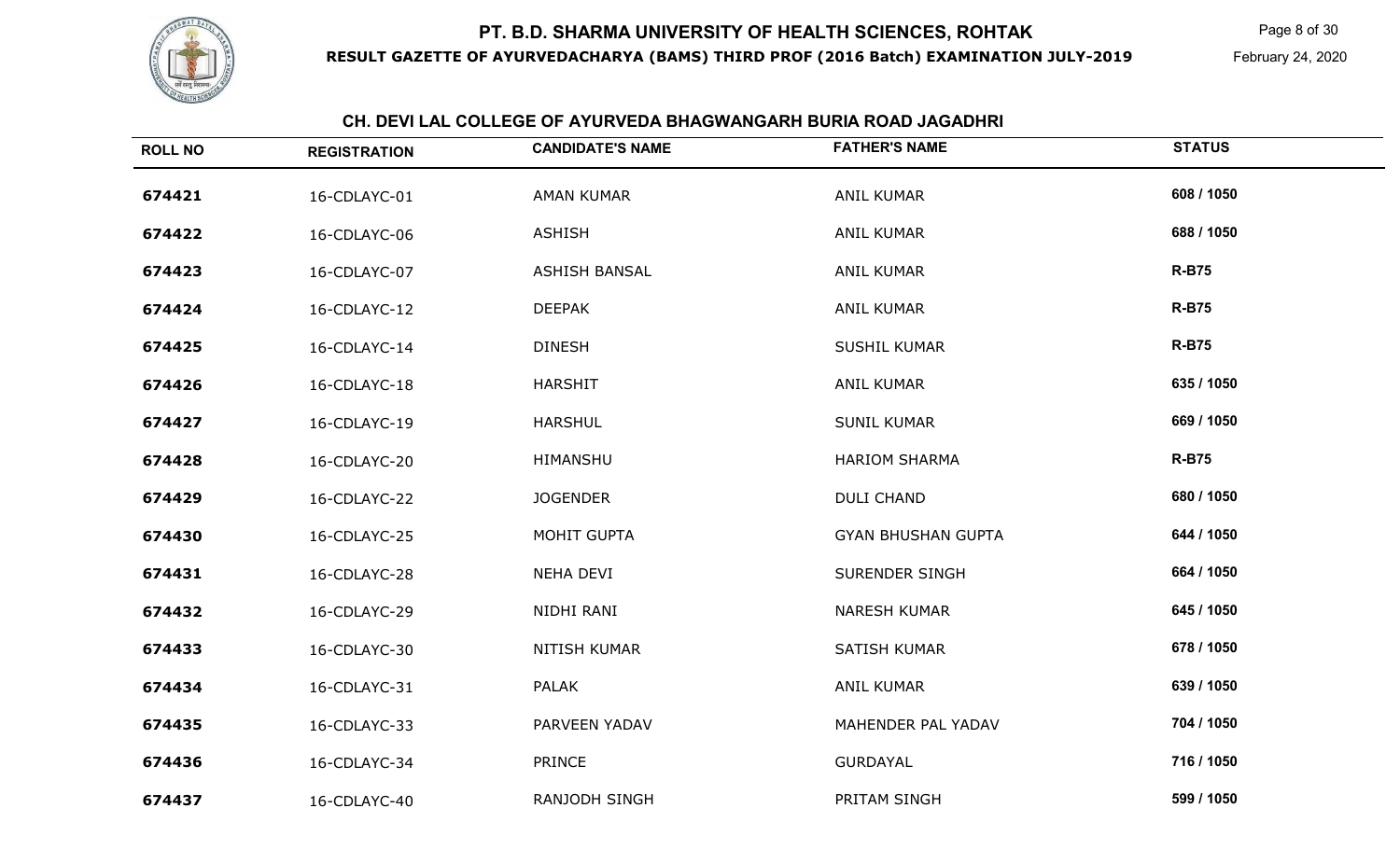

#### **RESULT GAZETTE OF AYURVEDACHARYA (BAMS) THIRD PROF (2016 Batch) EXAMINATION JULY-2019**

Page 9 of 30

February 24, 2020

## **CH. DEVI LAL COLLEGE OF AYURVEDA BHAGWANGARH BURIA ROAD JAGADHRI**

| <b>ROLL NO</b> | <b>REGISTRATION</b> | <b>CANDIDATE'S NAME</b> | <b>FATHER'S NAME</b>  | <b>STATUS</b> |
|----------------|---------------------|-------------------------|-----------------------|---------------|
| 674438         | 16-CDLAYC-44        | SAHIL SHARMA            | RAMESH SHARMA         | 662 / 1050    |
| 674439         | 16-CDLAYC-46        | <b>SAKSHI</b>           | <b>ANIL KUMAR</b>     | <b>R-B75</b>  |
| 674440         | 16-CDLAYC-50        | SHIPRA RAO              | SANJAY KUMAR RAO      | <b>R-B75</b>  |
| 674441         | 16-CDLAYC-54        | <b>SUNIDHI</b>          | KUMUD BANDHU          | <b>R-B75</b>  |
| 674442         | 16-CDLAYC-56        | <b>TENNIS</b>           | <b>JITENDER</b>       | 668 / 1050    |
| 674443         | 16-CDLAYC-58        | <b>VARSHA CHAUDHARY</b> | <b>HANSRAJ JAKHAR</b> | 811 / 1050    |
| 674444         | 16-CDLAYC-60        | <b>VISHANT TYAGI</b>    | SANJAY TYAGI          | 670 / 1050    |
| 674445         | 16-CDLAYC27         | <b>NEERAJ</b>           | KULDEEP SINGH         | 776 / 1050    |
| 674446         | 16CDLAYC02          | ANJLI                   | JASBIR SINGH          | 694 / 1050    |
| 674447         | 16CDLAYC08          | AYUSHI KOUSHAL          | ANIL KUMAR KOUSHAL    | 844 / 1050    |
| 674448         | 16CDLAYC09          | <b>BHANU KUMAR</b>      | <b>SANJEEV KUMAR</b>  | <b>R-B75</b>  |
| 674449         | 16CDLAYC10          | <b>BHIM SINGH</b>       | <b>SATPAL</b>         | 696 / 1050    |
| 674450         | 16CDLAYC11          | <b>CHAHAT KANYAN</b>    | <b>RAJINDER</b>       | 742 / 1050    |
| 674451         | 16CDLAYC13          | <b>DIGVIJAY</b>         | <b>BIKRAM</b>         | <b>R-B71</b>  |
| 674452         | 16CDLAYC16          | <b>DIVYA</b>            | <b>LEKH RAJ</b>       | 708 / 1050    |
| 674453         | 16CDLAYC17          | <b>HARJINDER KAUR</b>   | <b>BALWAN SINGH</b>   | 677 / 1050    |
| 674454         | 16CDLAYC21          | <b>JATIN</b>            | RAMESH KUMAR          | 698 / 1050    |
| 674455         | 16CDLAYC24          | <b>KAMAL PAL</b>        | YASH PAL              | <b>R-B74</b>  |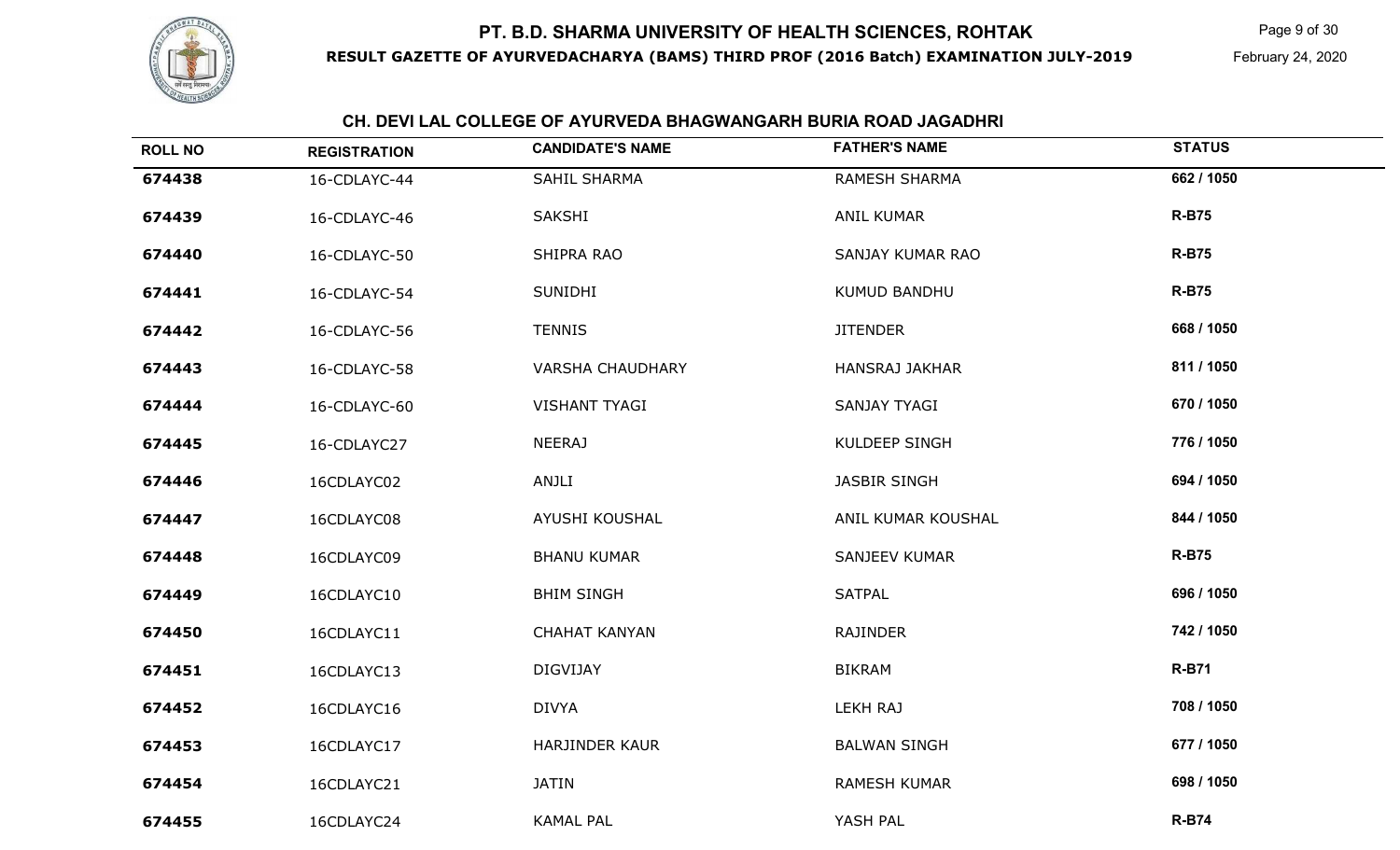

**ROLL NO**

#### **RESULT GAZETTE OF AYURVEDACHARYA (BAMS) THIRD PROF (2016 Batch) EXAMINATION JULY-2019**

Page 10 of 30

February 24, 2020

# **CH. DEVI LAL COLLEGE OF AYURVEDA BHAGWANGARH BURIA ROAD JAGADHRI REGISTRATIONCANDIDATE'S NAME FATHER'S NAME STATUS**

| 674456 | 16CDLAYC32   | PARDEEP KUMAR SHARMA | <b>BASANT KUMAR SHARMA</b> | 609 / 1050   |
|--------|--------------|----------------------|----------------------------|--------------|
| 674457 | 16CDLAYC35   | PRINCE KUMAR         | <b>JAINARAN</b>            | 631 / 1050   |
| 674458 | 16CDLAYC36   | <b>RAHUL</b>         | <b>AMARJEET SINGH</b>      | 637 / 1050   |
| 674459 | 16CDLAYC38   | <b>RAJANDEEP</b>     | SUBE SINGH                 | 715 / 1050   |
| 674460 | 16CDLAYC39   | RAMANDEEP SAINI      | <b>BRIJ MOHAN</b>          | 711 / 1050   |
| 674461 | 16CDLAYC41   | RASHI CHAWLA         | <b>SUNIL</b>               | <b>R-B73</b> |
| 674462 | 16CDLAYC42   | RISHU GANDHI         | <b>JITENDER GANDHI</b>     | 627 / 1050   |
| 674463 | 16CDLAYC45   | SAKSHI               | <b>BARKHA RAM</b>          | 697 / 1050   |
| 674464 | 16CDLAYC47   | SAWAN                | <b>BAL KRISHAN</b>         | 762 / 1050   |
| 674465 | 16CDLAYC49   | SHEETAL RAMAN        | <b>DHARAMVIR</b>           | 659 / 1050   |
| 674466 | 16CDLAYC53   | <b>SHUBHAM KUMAR</b> | <b>OM PARKASH</b>          | 659 / 1050   |
| 674467 | 16CDLAYC57   | <b>UJMA KHAN</b>     | <b>GULAM MOHAMMAD</b>      | 705 / 1050   |
| 674468 | 16CDLAYC59   | <b>VIKRANT SINGH</b> | <b>KARAN SINGH</b>         | 724 / 1050   |
| 674521 | 16-CDLAYC-15 | <b>DIVYA</b>         | <b>JOGINDER SINGH</b>      | 745 / 1050   |
| 674522 | 16-CDLAYC-23 | <b>KAJAL</b>         | <b>JASMER</b>              | 756 / 1050   |
| 674523 | 16-CDLAYC-43 | <b>SAGAR RANA</b>    | <b>SUSHIL KUMAR</b>        | R-B74 B75    |
| 674524 | 16-CDLAYC-48 | <b>SHALU</b>         | <b>GURNAM SINGH</b>        | 711 / 1050   |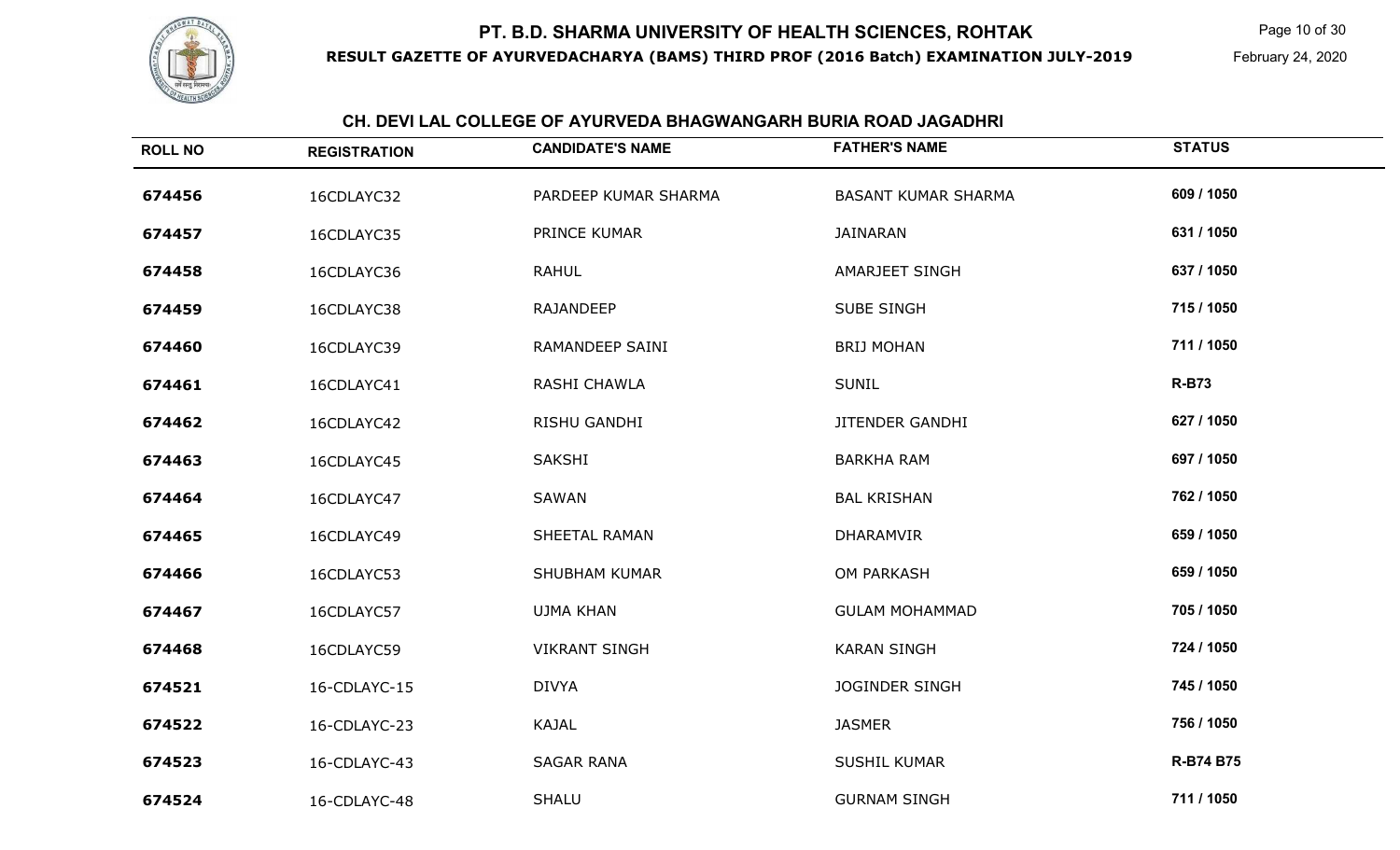

#### **RESULT GAZETTE OF AYURVEDACHARYA (BAMS) THIRD PROF (2016 Batch) EXAMINATION JULY-2019**

Page 11 of 30

February 24, 2020

## **CH. DEVI LAL COLLEGE OF AYURVEDA BHAGWANGARH BURIA ROAD JAGADHRI**

| <b>ROLL NO</b> | <b>REGISTRATION</b> | <b>CANDIDATE'S NAME</b> | <b>FATHER'S NAME</b> | <b>STATUS</b> |
|----------------|---------------------|-------------------------|----------------------|---------------|
| 674525         | 16-CDLAYC-51        | SHIVANI KAMBOJ          | MAHI PAL             | 681 / 1050    |
| 674526         | 16-CDLAYC-52        | SHIWANI                 | <b>VIRBHAN</b>       | 698 / 1050    |
| 674527         | 16-CDLAYC-55        | <b>TANU</b>             | PRABHAT SINGH        | 765 / 1050    |
| 674528         | 16CDLAYC05          | ARVIND                  | <b>SATPAL</b>        | 652 / 1050    |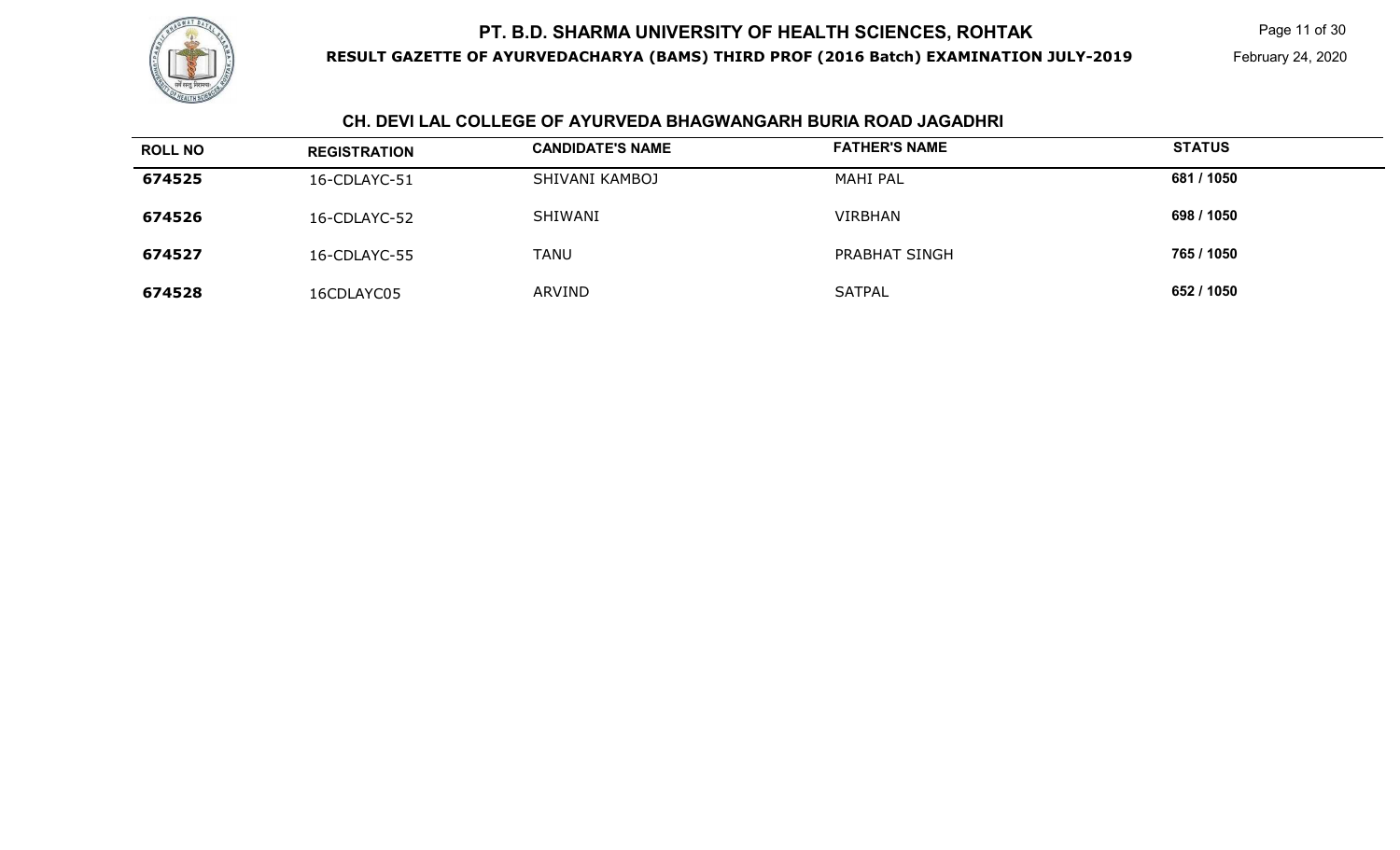

**RESULT GAZETTE OF AYURVEDACHARYA (BAMS) THIRD PROF (2016 Batch) EXAMINATION JULY-2019**

Page 12 of 30

February 24, 2020

## **SHRI KRISHNA GOVT. AYURVEDIC COLLEGE & HOSPITAL KURUKSHETRA**

| <b>ROLL NO</b> | <b>REGISTRATION</b> | <b>CANDIDATE'S NAME</b> | <b>FATHER'S NAME</b>  | <b>STATUS</b> |
|----------------|---------------------|-------------------------|-----------------------|---------------|
| 674641         | 16-SKAYC-02         | MANISHA                 | <b>SATYAWAN SINGH</b> | 673 / 1050    |
| 674642         | 16-SKAYC-03         | ANKIT                   | ANAND KUMAR           | 664 / 1050    |
| 674643         | 16-SKAYC-05         | <b>ASHA</b>             | SAMARJEET             | 700 / 1050    |
| 674644         | 16-SKAYC-06         | <b>RAHUL</b>            | <b>JAGBIR SINGH</b>   | 662 / 1050    |
| 674645         | 16-SKAYC-08         | REENA YADAV             | <b>JAI SINGH</b>      | 653 / 1050    |
| 674646         | 16-SKAYC-09         | <b>DEEPIKA</b>          | DHARAMVIR KAUSHIK     | 669 / 1050    |
| 674647         | 16-SKAYC-12         | <b>NAMITA</b>           | <b>SURESH KUMAR</b>   | 695 / 1050    |
| 674648         | 16-SKAYC-13         | <b>MONIKA</b>           | <b>VED PRAKASH</b>    | 703 / 1050    |
| 674649         | 16-SKAYC-14         | SHIKHA YADAV            | <b>PAWAN KUMAR</b>    | <b>R-B71</b>  |
| 674650         | 16-SKAYC-15         | SONAM                   | <b>BANE SINGH</b>     | 658 / 1050    |
| 674651         | 16-SKAYC-16         | <b>SHOBHNA</b>          | <b>LAL CHAND</b>      | 659 / 1050    |
| 674652         | 16-SKAYC-17         | PRIYANKA SONI           | <b>BASANT SONI</b>    | 715 / 1050    |
| 674653         | 16-SKAYC-18         | HIMANSHU                | <b>KRISHAN KUMAR</b>  | 680 / 1050    |
| 674654         | 16-SKAYC-20         | PRIYA YADAV             | <b>KRISHAN KUMAR</b>  | 749 / 1050    |
| 674655         | 16-SKAYC-21         | SHUBHANSHI              | <b>VIDYA RATTAN</b>   | 716 / 1050    |
| 674656         | 16-SKAYC-22         | PRERNA                  | <b>KULBIR SINGH</b>   | 676 / 1050    |
| 674657         | 16-SKAYC-23         | ABHIMANYU MIGLANI       | SURENDER PAL          | 706 / 1050    |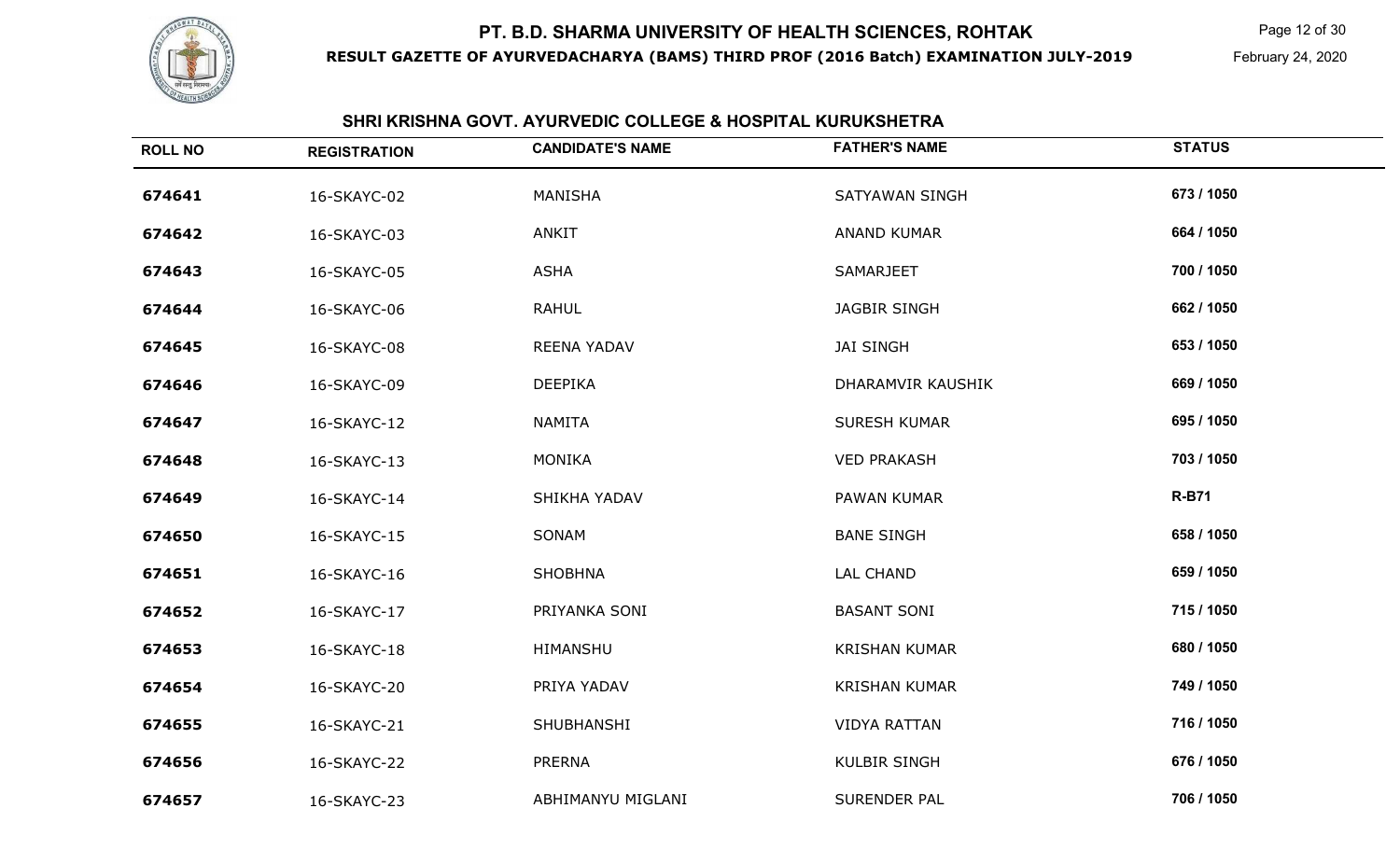

**RESULT GAZETTE OF AYURVEDACHARYA (BAMS) THIRD PROF (2016 Batch) EXAMINATION JULY-2019**

Page 13 of 30

February 24, 2020

## **SHRI KRISHNA GOVT. AYURVEDIC COLLEGE & HOSPITAL KURUKSHETRA**

| <b>ROLL NO</b> | <b>REGISTRATION</b> | <b>CANDIDATE'S NAME</b>    | <b>FATHER'S NAME</b>   | <b>STATUS</b>    |
|----------------|---------------------|----------------------------|------------------------|------------------|
| 674658         | 16-SKAYC-25         | SURESH SINGH               | RISHI PAL              | 588 / 1050       |
| 674659         | 16-SKAYC-27         | SONU                       | <b>RAMESH KUMAR</b>    | 689 / 1050       |
| 674660         | 16-SKAYC-28         | PRIYANKA                   | <b>ISHWAR SINGH</b>    | 741 / 1050       |
| 674661         | 16-SKAYC-30         | <b>JAIDEEP</b>             | <b>SADHU RAM</b>       | 672 / 1050       |
| 674662         | 16-SKAYC-32         | MINAXI                     | <b>AATMA RAM</b>       | 638 / 1050       |
| 674663         | 16-SKAYC-33         | <b>VISHAL</b>              | <b>NARESH KUMAR</b>    | <b>R-B73 B75</b> |
| 674664         | 16-SKAYC-34         | RIYA BHATIA                | SURESH KUMAR BHATIA    | 645 / 1050       |
| 674665         | 16-SKAYC-35         | <b>DINKI</b>               | <b>SUBHASH CHANDER</b> | 731 / 1050       |
| 674666         | 16-SKAYC-36         | PREETI                     | <b>KRISHAN KUMAR</b>   | 695 / 1050       |
| 674667         | 16-SKAYC-37         | POOJA                      | <b>RAMESH KUMAR</b>    | 720 / 1050       |
| 674668         | 16-SKAYC-38         | <b>PANKAJ</b>              | <b>ASHOK</b>           | 702 / 1050       |
| 674669         | 16-SKAYC-39         | <b>SONU HARIKALL</b>       | RAJ KUMAR              | 628 / 1050       |
| 674670         | 16-SKAYC-40         | <b>GURMEET</b>             | MAHENDER SINGH         | 643 / 1050       |
| 674671         | 16-SKAYC-41         | NEERJA SAINI               | MANAK CHAND SAINI      | <b>R-B75</b>     |
| 674672         | 16-SKAYC-42         | SUNITA KUMARI              | <b>JAIPAL</b>          | 693 / 1050       |
| 674673         | 16-SKAYC-43         | KOMAL                      | <b>RAJ SINGH</b>       | 708 / 1050       |
| 674674         | 16-SKAYC-44         | <b>DIVYA</b>               | MUKESH KUMAR           | 687 / 1050       |
| 674675         | 16-SKAYC-45         | <b>KRISHAN KUMAR YADAV</b> | YOGENDER YADAV         | 642 / 1050       |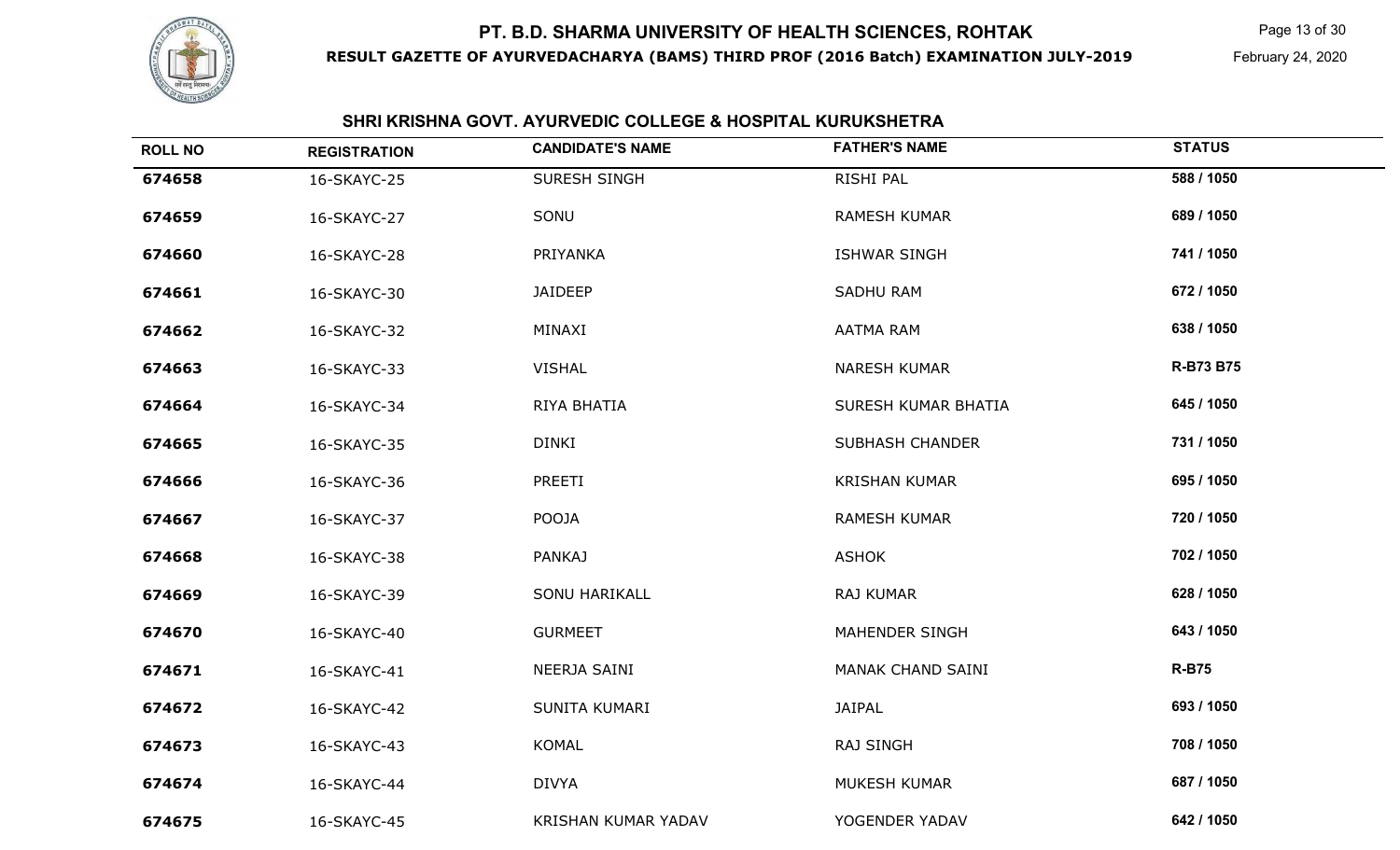

**RESULT GAZETTE OF AYURVEDACHARYA (BAMS) THIRD PROF (2016 Batch) EXAMINATION JULY-2019**

Page 14 of 30

February 24, 2020

## **SHRI KRISHNA GOVT. AYURVEDIC COLLEGE & HOSPITAL KURUKSHETRA**

| <b>ROLL NO</b> | <b>REGISTRATION</b> | <b>CANDIDATE'S NAME</b> | <b>FATHER'S NAME</b>    | <b>STATUS</b>    |
|----------------|---------------------|-------------------------|-------------------------|------------------|
| 674676         | 16-SKAYC-46         | <b>SHABNAM</b>          | <b>CHAND SINGH</b>      | 695 / 1050       |
| 674677         | 16-SKAYC-48         | <b>SACHIN</b>           | <b>RAMESH KUMAR</b>     | 671 / 1050       |
| 674678         | 16-SKAYC-49         | RAVI DALAL              | <b>SAME SINGH DALAL</b> | <b>R-B74 B75</b> |
| 674679         | 16-SKYAC-26         | ANNU LANGYAN            | ROOP CHAND              | <b>R-B75</b>     |
| 674731         | 16-GBAYC-52         | <b>NANCY</b>            | DEVENDER KUMAR          | 620 / 1050       |
| 674732         | 16-SKAYC-47         | <b>SUMAN PANWAR</b>     | RAO SINGH               | 636 / 1050       |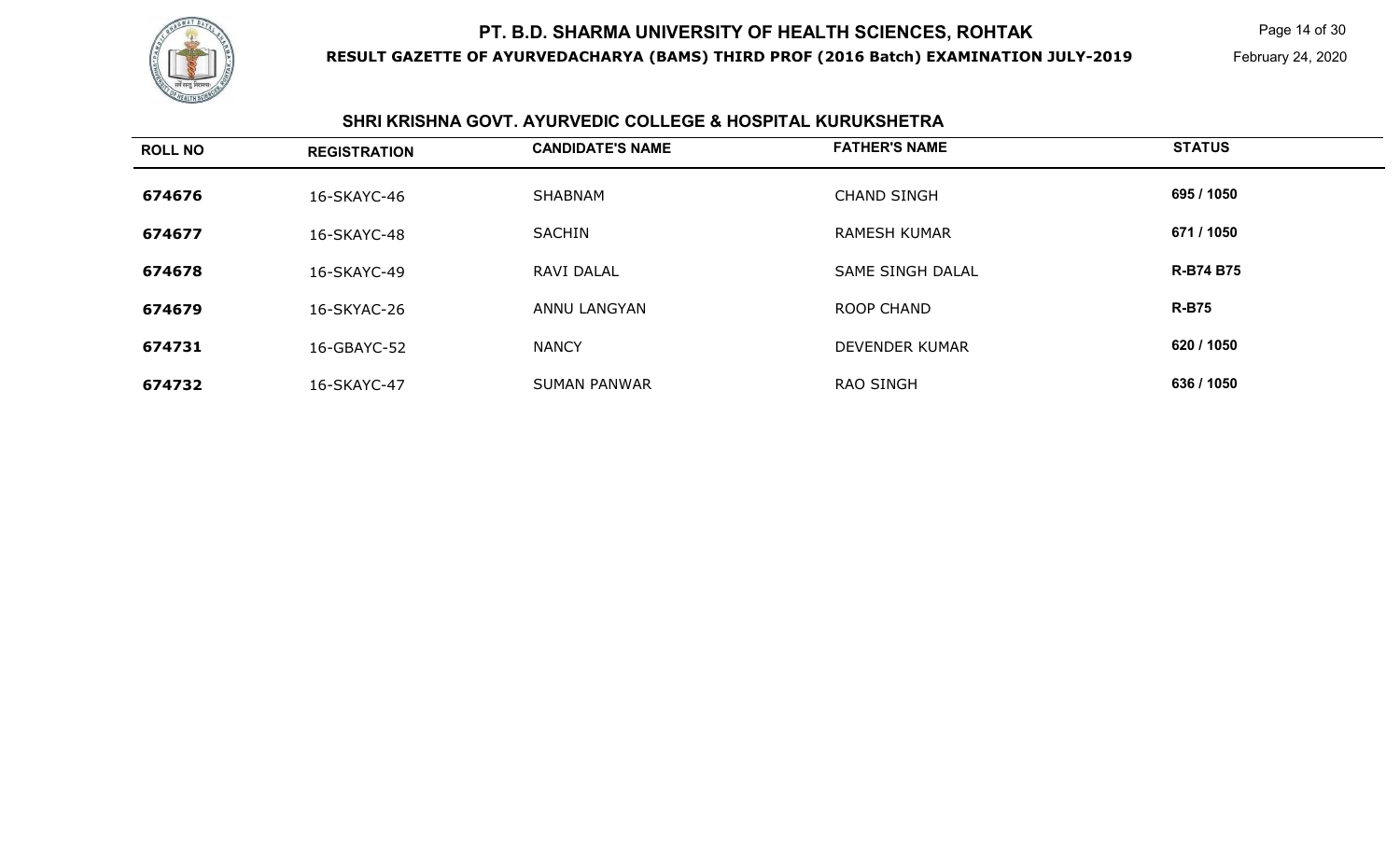

**RESULT GAZETTE OF AYURVEDACHARYA (BAMS) THIRD PROF (2016 Batch) EXAMINATION JULY-2019**

Page 15 of 30

February 24, 2020

# **AYUJYOTI AYURVEDIC COLLEGE JODHPURIA,SIRSA**

| <b>ROLL NO</b> | <b>REGISTRATION</b> | <b>CANDIDATE'S NAME</b> | <b>FATHER'S NAME</b>        | <b>STATUS</b>     |
|----------------|---------------------|-------------------------|-----------------------------|-------------------|
| 674795         | 16-AAJS-28          | <b>RAHUL</b>            | <b>RAJBIR SINGH</b>         | 593 / 1050        |
| 674951         | 16-AAAJS-44         | <b>SUDESH</b>           | CHITARSHAL                  | 741 / 1050        |
| 674952         | 16-AAJS-01          | AKHIL                   | <b>SUNIL KUMAR</b>          | 639 / 1050        |
| 674953         | 16-AAJS-02          | <b>BHARPUR SINGH</b>    | SATPAL SINGH                | 621 / 1050        |
| 674954         | 16-AAJS-03          | <b>CHANCHAL POONIA</b>  | RANJEET SINGH               | 594 / 1050        |
| 674955         | 16-AAJS-05          | NIHARIKA                | <b>RAKESH BHATIA</b>        | 630 / 1050        |
| 674956         | 16-AAJS-06          | <b>MANJEET</b>          | <b>SHIV KUMAR</b>           | R-B71 B72 B73 B74 |
| 674957         | 16-AAJS-07          | PRAVEEN MISHRA          | <b>VIJAY SHANKAR MISHRA</b> | 656 / 1050        |
| 674958         | 16-AAJS-08          | <b>KRIPESH</b>          | SANJAY YADAV                | 604 / 1050        |
| 674959         | 16-AAJS-09          | <b>VIKAS KUMAR</b>      | <b>RAM KUMAR</b>            | <b>R-B73</b>      |
| 674960         | 16-AAJS-11          | <b>KESHAV</b>           | <b>GOPAL KRISHAN</b>        | <b>R-B73</b>      |
| 674961         | 16-AAJS-12          | RAHUL YADAV             | <b>ASHOK KUMAR</b>          | <b>R-B75</b>      |
| 674962         | 16-AAJS-14          | AJAY                    | <b>VIJAY PAL SINGH</b>      | 656 / 1050        |
| 674963         | 16-AAJS-16          | <b>RAVINDER SINGH</b>   | <b>JAI SINGH</b>            | 614 / 1050        |
| 674964         | 16-AAJS-17          | RITU                    | <b>KRISHAN KUMAR</b>        | 767 / 1050        |
| 674965         | 16-AAJS-19          | DEEPAK KUMAR            | <b>SAME SINGH</b>           | 647 / 1050        |
| 674966         | 16-AAJS-20          | SARJAN                  | <b>JALALUDDIN</b>           | R-B73 B75         |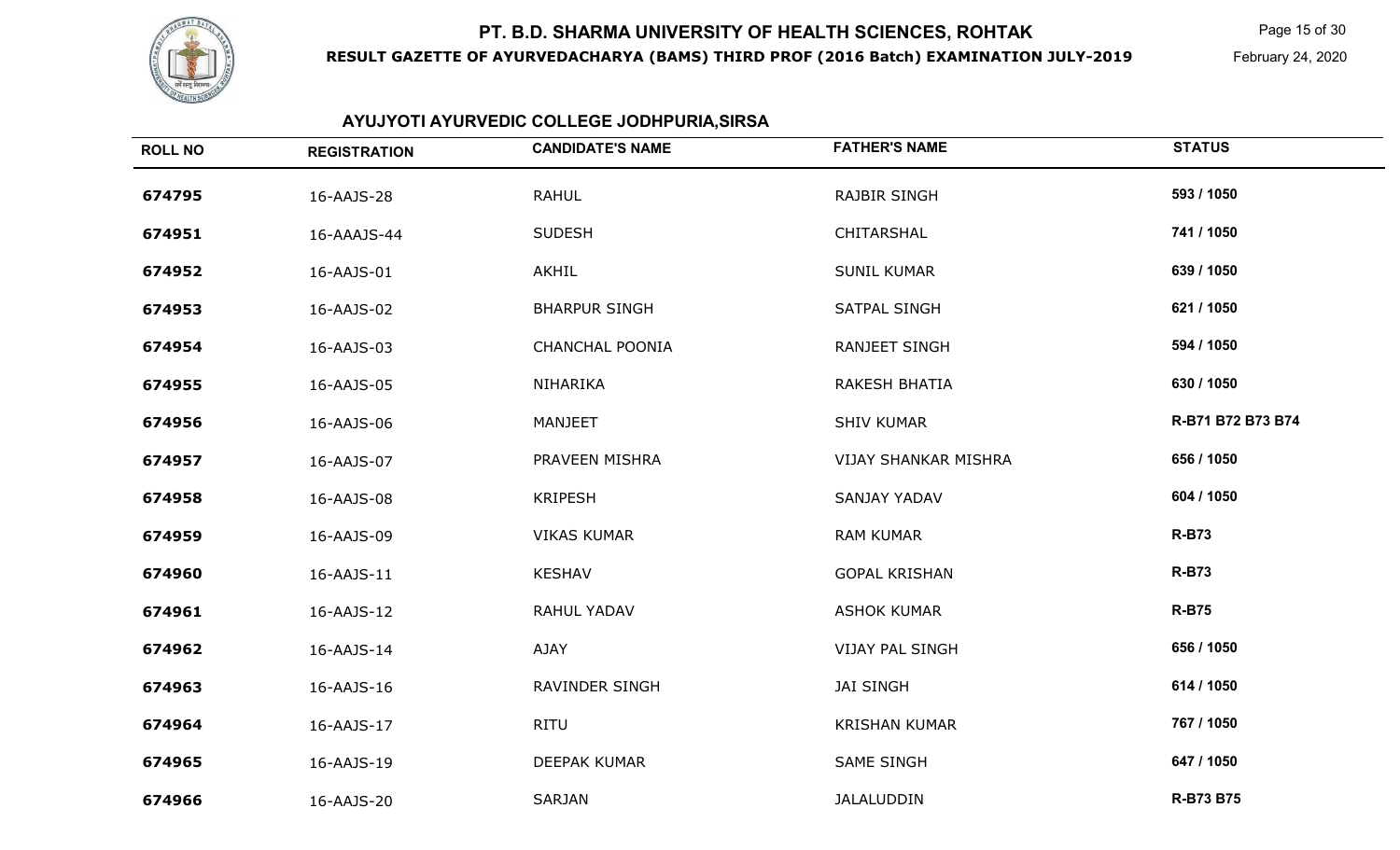

#### **RESULT GAZETTE OF AYURVEDACHARYA (BAMS) THIRD PROF (2016 Batch) EXAMINATION JULY-2019**

Page 16 of 30

February 24, 2020

# **AYUJYOTI AYURVEDIC COLLEGE JODHPURIA,SIRSA**

| <b>ROLL NO</b> | <b>REGISTRATION</b> | <b>CANDIDATE'S NAME</b> | <b>FATHER'S NAME</b>   | <b>STATUS</b>     |
|----------------|---------------------|-------------------------|------------------------|-------------------|
| 674967         | 16-AAJS-21          | ANJALI VERMA            | <b>BIR SINGH VERMA</b> | <b>R-B73 B75</b>  |
| 674968         | 16-AAJS-23          | ASHA KUMARI             | <b>ISHWER SINGH</b>    | 636 / 1050        |
| 674969         | 16-AAJS-24          | <b>DIVYA</b>            | <b>RAJBIR</b>          | 754 / 1050        |
| 674970         | 16-AAJS-25          | <b>VIKAS KUMAR</b>      | <b>SADHU RAM</b>       | 673 / 1050        |
| 674971         | 16-AAJS-26          | RAVINDER GARHWAL        | KULDEEP SINGH          | R-B73 B75         |
| 674972         | 16-AAJS-29          | <b>SACHIN KASWAN</b>    | <b>SATPAL</b>          | R-B71 B73 B74 B75 |
| 674973         | 16-AAJS-31          | <b>VIVEK</b>            | AJAY KUMAR             | <b>R-B73</b>      |
| 674974         | 16-AAJS-33          | <b>SACHIN SUTHAR</b>    | PREM KUMAR             | 621 / 1050        |
| 674975         | 16-AAJS-34          | <b>SHALLU</b>           | <b>BABULAL</b>         | 773 / 1050        |
| 674976         | 16-AAJS-35          | PRIYA KHATRI            | SOMBIR                 | 641 / 1050        |
| 674977         | 16-AAJS-36          | <b>NITISH</b>           | PARTAP SINGH           | 783 / 1050        |
| 674978         | 16-AAJS-37          | <b>GARIMA</b>           | DAVENDER PAHWA         | 704 / 1050        |
| 674979         | 16-AAJS-38          | <b>SHIVAM MADAN</b>     | <b>RAJESH MADAN</b>    | 746 / 1050        |
| 674980         | 16-AAJS-39          | <b>VARSHA YADAV</b>     | AJAY YADAV             | 769 / 1050        |
| 674981         | 16-AAJS-41          | <b>HARENDRA SINGH</b>   | RAJPAL SINGH           | 633 / 1050        |
| 674982         | 16-AAJS-42          | MANDEEP SINGH           | <b>JASWANT SINGH</b>   | 749 / 1050        |
| 674983         | 16-AAJS-43          | KIRAN                   | <b>SURENDER KUMAR</b>  | 737 / 1050        |
| 674984         | 16-AAJS-45          | <b>NEETU</b>            | <b>KRISHAN KUMAR</b>   | 740 / 1050        |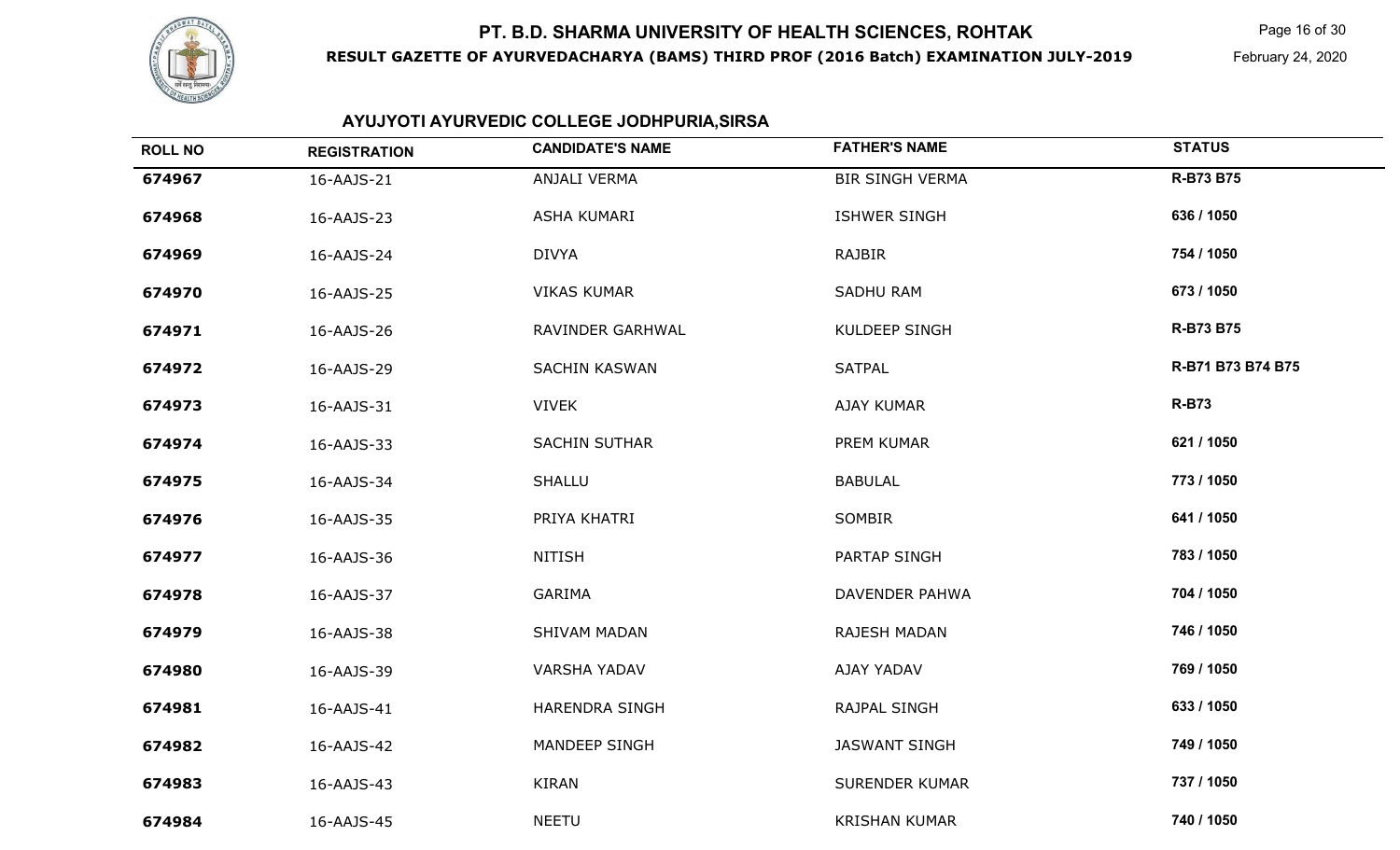

**RESULT GAZETTE OF AYURVEDACHARYA (BAMS) THIRD PROF (2016 Batch) EXAMINATION JULY-2019**

Page 17 of 30

February 24, 2020

# **AYUJYOTI AYURVEDIC COLLEGE JODHPURIA,SIRSA**

| <b>ROLL NO</b> | <b>REGISTRATION</b> | <b>CANDIDATE'S NAME</b> | <b>FATHER'S NAME</b>        | <b>STATUS</b>    |
|----------------|---------------------|-------------------------|-----------------------------|------------------|
| 674985         | 16-AAJS-46          | KIRAN                   | <b>VIRENDER SINGH RUHIL</b> | 728 / 1050       |
| 674986         | 16-AAJS-47          | <b>SANJEET</b>          | <b>BAKHSHISH SINGH</b>      | <b>R-B74</b>     |
| 674987         | 16-AAJS-49          | SONAM                   | PURSHOTAM LAL               | <b>R-B74 B75</b> |
| 674988         | 16-AAJS-50          | <b>RAJAT</b>            | <b>SURAJ BHAN</b>           | <b>R-B74 B75</b> |
| 675041         | 16-AAJS-10          | JYOTI NEHRA             | <b>TARSEM NEHRA</b>         | 712 / 1050       |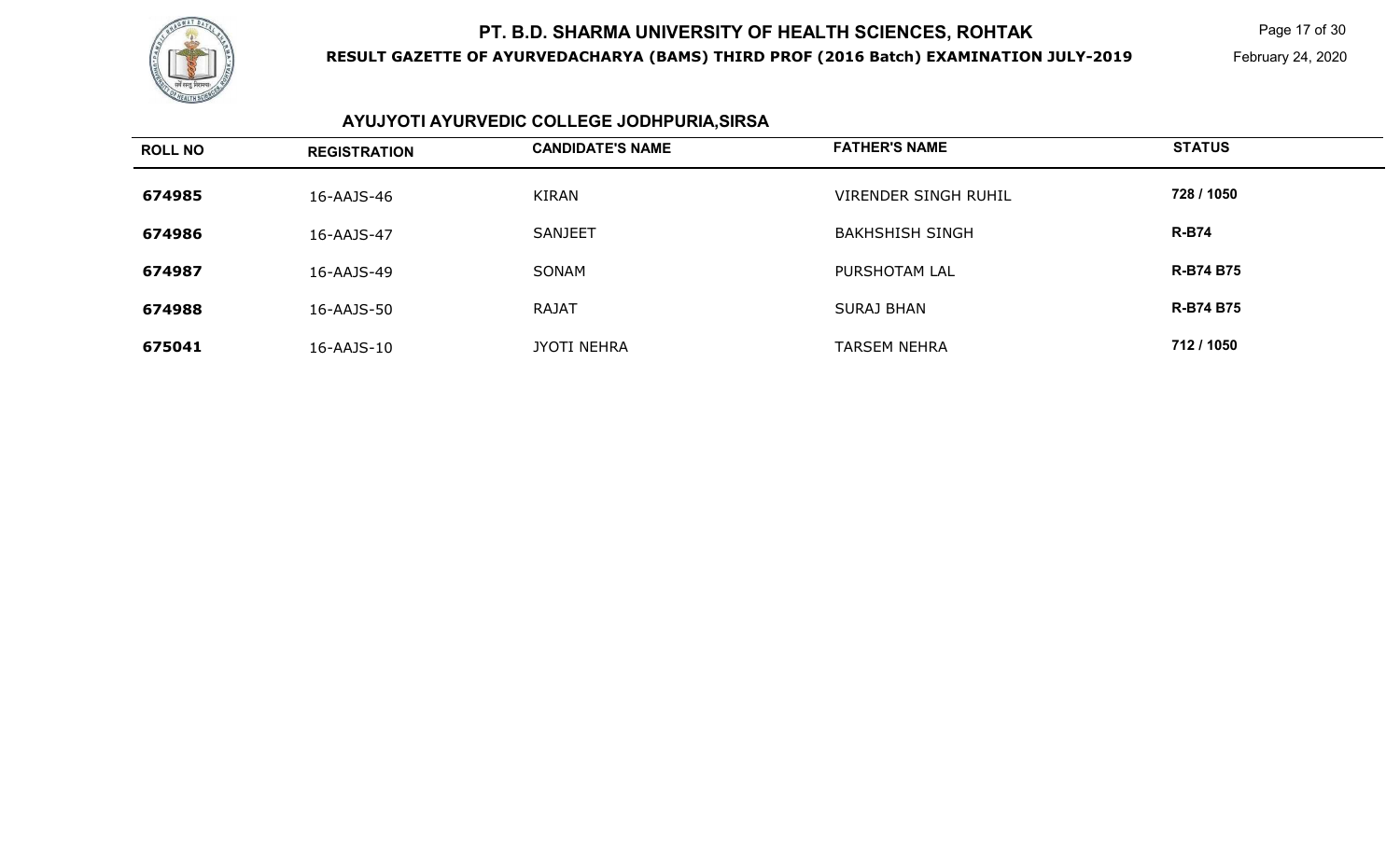

**RESULT GAZETTE OF AYURVEDACHARYA (BAMS) THIRD PROF (2016 Batch) EXAMINATION JULY-2019**

Page 18 of 30

February 24, 2020

# **GANGAPUTRA AYURVEDIC COLLEGE VILLAGE KANDELA JIND**

| <b>ROLL NO</b> | <b>REGISTRATION</b> | <b>CANDIDATE'S NAME</b> | <b>FATHER'S NAME</b>   | <b>STATUS</b>         |
|----------------|---------------------|-------------------------|------------------------|-----------------------|
| 675141         | 16-GPJAYC-01        | AAKANSHA MITTAL         | RAJESH MITTAL          | 776 / 1050            |
| 675142         | 16-GPJAYC-02        | ADITYA                  | <b>ROHTASH</b>         | <b>R-B73</b>          |
| 675143         | 16-GPJAYC-03        | <b>AKSHIKA</b>          | <b>ANIL KUMAR</b>      | 771 / 1050            |
| 675144         | 16-GPJAYC-05        | ANJU KUMARI             | <b>SURAT SINGH</b>     | R-B71 B72 B73 B74 B75 |
| 675145         | 16-GPJAYC-06        | ANSHU                   | <b>ASHOK KUMAR</b>     | 824 / 1050            |
| 675146         | 16-GPJAYC-08        | <b>BIJENDER SINGH</b>   | SUDHIR SINGH           | 602 / 1050            |
| 675147         | 16-GPJAYC-10        | <b>DIKSHA</b>           | <b>BHUPENDER</b>       | 660 / 1050            |
| 675148         | 16-GPJAYC-11        | <b>FALAK</b>            | M F ANSARI             | 780 / 1050            |
| 675149         | 16-GPJAYC-12        | <b>GAYATRI CHAUHAN</b>  | <b>SANDEEP CHAUHAN</b> | 813 / 1050            |
| 675150         | 16-GPJAYC-13        | <b>HARMAN KAUR</b>      | <b>GURVINDER SINGH</b> | 647 / 1050            |
| 675151         | 16-GPJAYC-14        | HIMANSHU                | <b>VINOD KUMAR</b>     | 638 / 1050            |
| 675152         | 16-GPJAYC-16        | <b>ISHANT SETIA</b>     | <b>SURENDER KUMAR</b>  | 634 / 1050            |
| 675153         | 16-GPJAYC-17        | <b>ISHU</b>             | <b>NARESH KUMAR</b>    | 835 / 1050            |
| 675154         | 16-GPJAYC-18        | <b>KAJAL</b>            | <b>VIRENDER</b>        | 759 / 1050            |
| 675155         | 16-GPJAYC-19        | KAMAL                   | <b>RANBIR SINGH</b>    | 679 / 1050            |
| 675156         | 16-GPJAYC-20        | <b>KAPIL KUMAR</b>      | <b>DHARAM PAL</b>      | 665 / 1050            |
| 675157         | 16-GPJAYC-21        | <b>KARAN MANGAL</b>     | <b>ASHOK MANGAL</b>    | 667 / 1050            |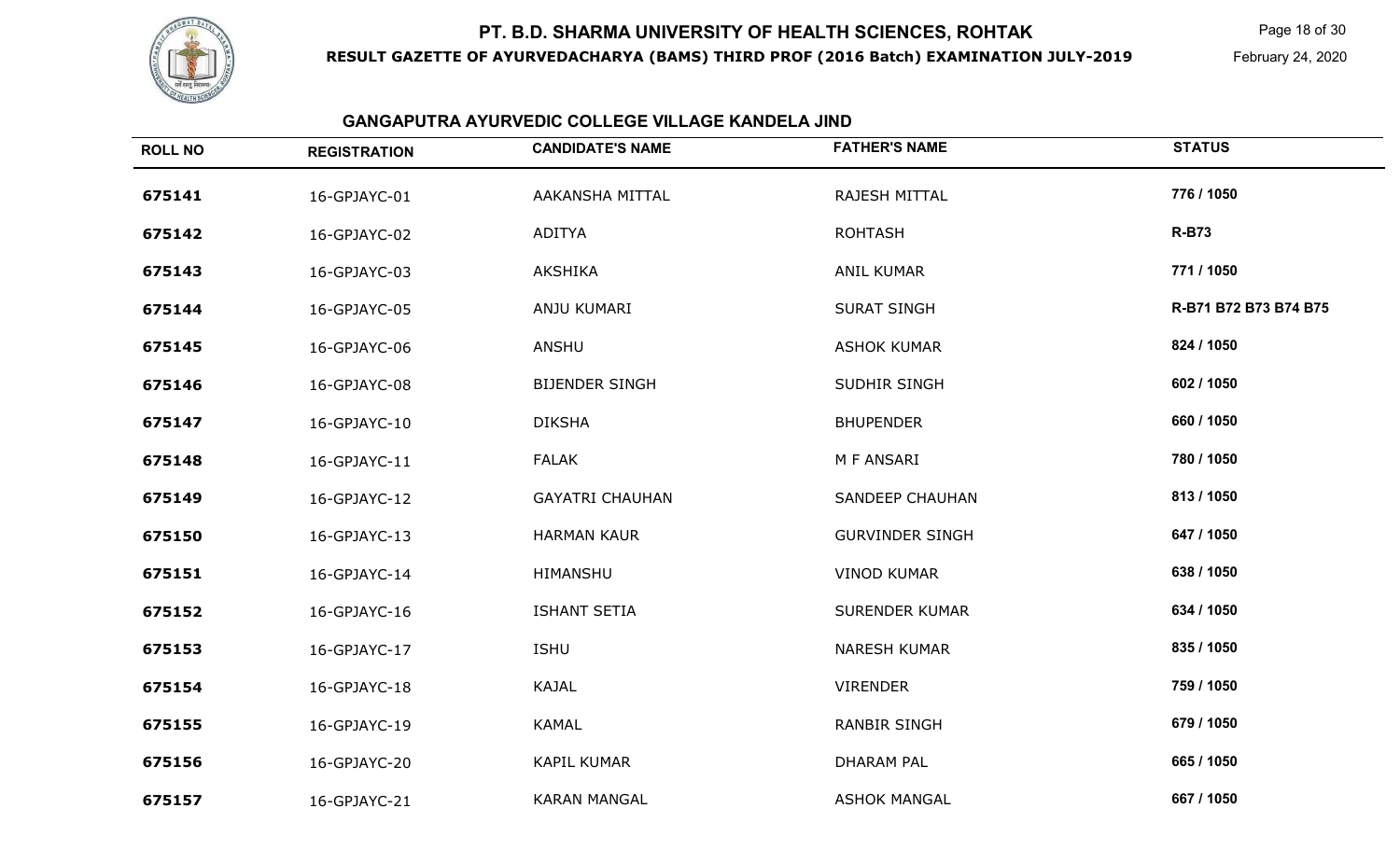

**RESULT GAZETTE OF AYURVEDACHARYA (BAMS) THIRD PROF (2016 Batch) EXAMINATION JULY-2019**

Page 19 of 30

February 24, 2020

# **GANGAPUTRA AYURVEDIC COLLEGE VILLAGE KANDELA JIND**

| <b>ROLL NO</b> | <b>REGISTRATION</b> | <b>CANDIDATE'S NAME</b> | <b>FATHER'S NAME</b>  | <b>STATUS</b> |
|----------------|---------------------|-------------------------|-----------------------|---------------|
| 675158         | 16-GPJAYC-22        | <b>KESHAV</b>           | AMAR CHAND BISWAS     | 698 / 1050    |
| 675159         | 16-GPJAYC-23        | <b>MAHAK</b>            | <b>SURENDER</b>       | 791 / 1050    |
| 675160         | 16-GPJAYC-24        | MANDEEP                 | <b>JASBIR</b>         | R-B73 B75     |
| 675161         | 16-GPJAYC-25        | <b>MANJEET</b>          | SURENDER SINGH        | 628 / 1050    |
| 675162         | 16-GPJAYC-26        | <b>MOHIT KUMAR</b>      | <b>PURAN CHAND</b>    | 713 / 1050    |
| 675163         | 16-GPJAYC-27        | MONIKA BENIWAL          | <b>ASHOK BENIWAL</b>  | 787 / 1050    |
| 675164         | 16-GPJAYC-28        | MONIKA KATARIA          | HARJINDER KATARIA     | 678 / 1050    |
| 675165         | 16-GPJAYC-29        | <b>MUKESH</b>           | <b>KAMLESH KUMAR</b>  | 592 / 1050    |
| 675166         | 16-GPJAYC-30        | <b>NEERAJ</b>           | MAHAVIR               | 604 / 1050    |
| 675167         | 16-GPJAYC-31        | <b>NISHA</b>            | <b>ISHWAR SINGH</b>   | 752 / 1050    |
| 675168         | 16-GPJAYC-32        | PINKI                   | <b>GOVIND RAM</b>     | <b>R-B73</b>  |
| 675169         | 16-GPJAYC-34        | POOJA RANI              | <b>JITENDER SINGH</b> | 701 / 1050    |
| 675170         | 16-GPJAYC-36        | PRASHANT KUMAR          | <b>KARAN SINGH</b>    | 695 / 1050    |
| 675171         | 16-GPJAYC-37        | PREETI                  | <b>DEVENDER KUMAR</b> | 729 / 1050    |
| 675172         | 16-GPJAYC-39        | PRIYANAKA               | OM PARKASH            | 636 / 1050    |
| 675173         | 16-GPJAYC-40        | <b>RAHUL</b>            | <b>SUNIL KUMAR</b>    | 623 / 1050    |
| 675174         | 16-GPJAYC-41        | RAJ KUMAR               | <b>KRISHAN KUMAR</b>  | 596 / 1050    |
| 675175         | 16-GPJAYC-42        | <b>REENA</b>            | PAWAN KUMAR           | 648 / 1050    |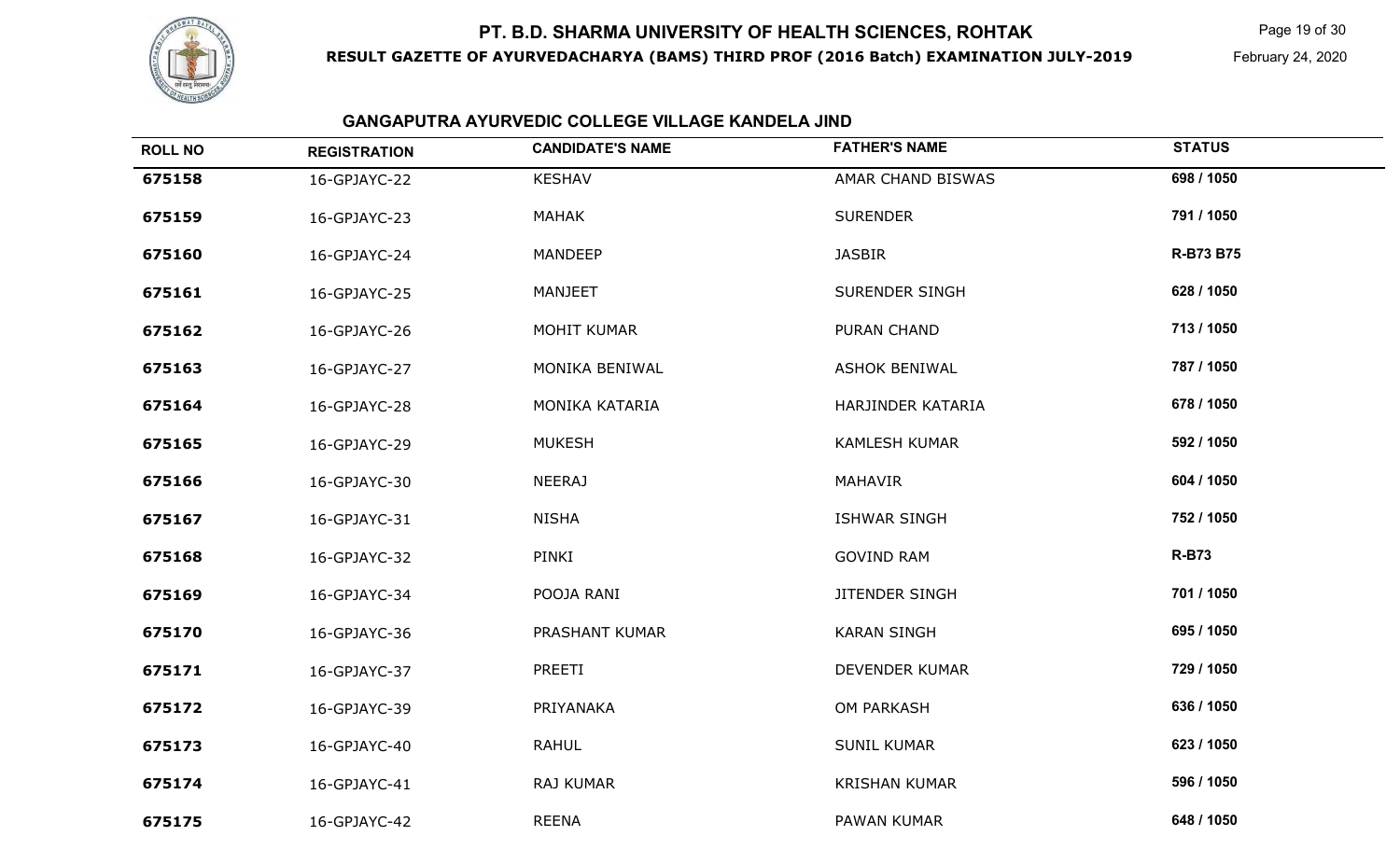

**RESULT GAZETTE OF AYURVEDACHARYA (BAMS) THIRD PROF (2016 Batch) EXAMINATION JULY-2019**

Page 20 of 30

February 24, 2020

## **GANGAPUTRA AYURVEDIC COLLEGE VILLAGE KANDELA JIND**

| <b>ROLL NO</b> | <b>REGISTRATION</b> | <b>CANDIDATE'S NAME</b> | <b>FATHER'S NAME</b>  | <b>STATUS</b> |
|----------------|---------------------|-------------------------|-----------------------|---------------|
| 675176         | 16-GPJAYC-43        | <b>ROHIT</b>            | <b>KRISHAN LAL</b>    | 643 / 1050    |
| 675177         | 16-GPJAYC-44        | <b>SAGAR KUNDU</b>      | <b>BIJENDER SINGH</b> | 688 / 1050    |
| 675178         | 16-GPJAYC-45        | SAHIL DHANDA            | RAMPHAL DHANDA        | 581 / 1050    |
| 675179         | 16-GPJAYC-46        | SAHIL KAJLA             | <b>MAHAVIR SINGH</b>  | 639 / 1050    |
| 675180         | 16-GPJAYC-47        | SAHIL PANCHAL           | <b>MADAN LAL</b>      | 694 / 1050    |
| 675181         | 16-GPJAYC-48        | <b>SAMEER KHAN</b>      | MUKHTYAR KHAN         | 596 / 1050    |
| 675182         | 16-GPJAYC-49        | <b>SATENDER KUMAR</b>   | <b>BALRAJ</b>         | 624 / 1050    |
| 675183         | 16-GPJAYC-50        | <b>SHALESH KUMAR</b>    | DEVENDER SAWARUP      | R-B72 B74 B75 |
| 675184         | 16-GPJAYC-51        | SHILPA RANI             | <b>RAJESH</b>         | 836 / 1050    |
| 675185         | 16-GPJAYC-52        | SHUBHAM KAUSHIK         | JAI PARKASH SHARMA    | 630 / 1050    |
| 675186         | 16-GPJAYC-53        | SHUBHAM SOLANKI         | MANGTU RAM SOLANKI    | <b>R-B74</b>  |
| 675187         | 16-GPJAYC-54        | SOPHIYA                 | <b>SANJAY ARORA</b>   | 684 / 1050    |
| 675188         | 16-GPJAYC-55        | <b>TANISHA</b>          | <b>RAJESH KUMAR</b>   | 657 / 1050    |
| 675189         | 16-GPJAYC-56        | <b>TARUN</b>            | PARVEEN KUMAR         | 827 / 1050    |
| 675190         | 16-GPJAYC-58        | <b>VISHAL</b>           | <b>ASHOK KUMAR</b>    | <b>R-B73</b>  |
| 675191         | 16-GPJAYC-59        | <b>VISHAL YADAV</b>     | SHER SINGH YADAV      | 630 / 1050    |
| 675192         | 16-GPJAYC-60        | YAMINI                  | PARVEEN KUMAR         | 706 / 1050    |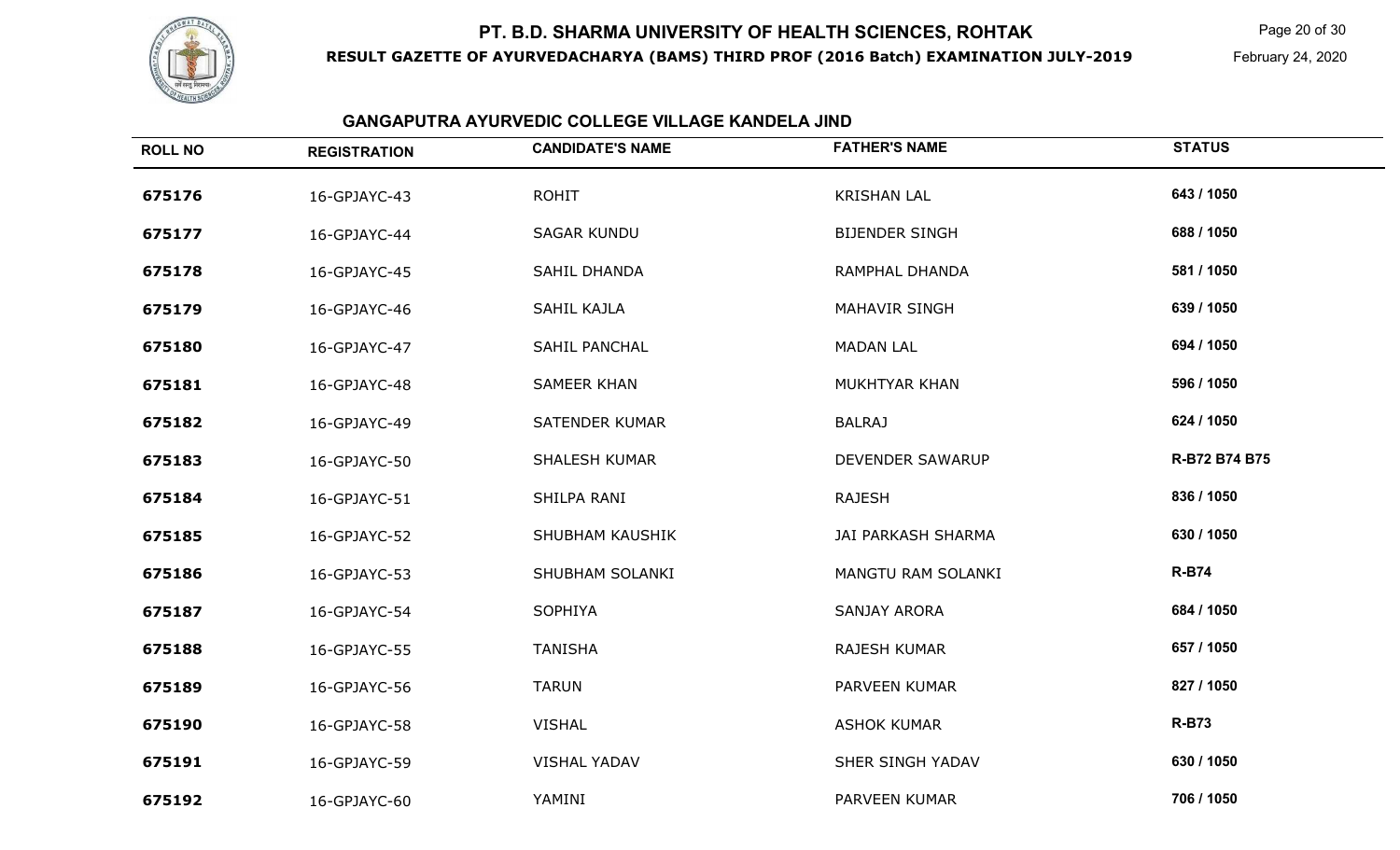

**RESULT GAZETTE OF AYURVEDACHARYA (BAMS) THIRD PROF (2016 Batch) EXAMINATION JULY-2019**

Page 21 of 30

February 24, 2020

| NATIONAL COLLEGE OF AYURVEDA & HOSPITAL BARWALA (HISSAR) |                     |                         |                       |               |  |
|----------------------------------------------------------|---------------------|-------------------------|-----------------------|---------------|--|
| <b>ROLL NO</b>                                           | <b>REGISTRATION</b> | <b>CANDIDATE'S NAME</b> | <b>FATHER'S NAME</b>  | <b>STATUS</b> |  |
| 675251                                                   | 16-NAB-01           | ANIL KUMAR              | <b>RAM BHAGAT</b>     | <b>R-B74</b>  |  |
| 675252                                                   | 16-NAB-02           | <b>SOURABH</b>          | <b>SUSHIL KUMAR</b>   | 638 / 1050    |  |
| 675253                                                   | 16-NAB-03           | <b>NEHA</b>             | <b>SURESH KUMAR</b>   | 743 / 1050    |  |
| 675254                                                   | 16-NAB-04           | <b>RITU</b>             | RAJENDER SINGH        | 707 / 1050    |  |
| 675255                                                   | 16-NAB-05           | SAHIL                   | <b>VIJENDER</b>       | 645 / 1050    |  |
| 675256                                                   | 16-NAB-06           | <b>SHUBHAM</b>          | SHRIPHAL SAINI        | R-B74 B75     |  |
| 675257                                                   | 16-NAB-07           | <b>ROMIN</b>            | <b>RAMESH</b>         | 674 / 1050    |  |
| 675258                                                   | 16-NAB-08           | ANU SONI                | JOGINDER SONI         | <b>R-B74</b>  |  |
| 675259                                                   | 16-NAB-09           | SAKSHI                  | <b>CHANDBIR SINGH</b> | 626 / 1050    |  |
| 675260                                                   | 16-NAB-10           | <b>SACHIN</b>           | PAWAN KUMAR           | 684 / 1050    |  |
| 675261                                                   | 16-NAB-11           | <b>GULSHAN</b>          | <b>SHIV BHAGWAN</b>   | 716 / 1050    |  |
| 675262                                                   | 16-NAB-12           | NOORUL HAQUE            | MOHD NASIR            | 702 / 1050    |  |
| 675263                                                   | 16-NAB-13           | MEENU SINDHER           | <b>KULDEEP SINGH</b>  | 663 / 1050    |  |
| 675264                                                   | 16-NAB-14           | <b>SHWETA</b>           | HOSHIAR SINGH         | <b>R-B71</b>  |  |
| 675265                                                   | 16-NAB-15           | SAWAGATA MANGAL         | <b>ASHOK KUMAR</b>    | 600 / 1050    |  |
| 675266                                                   | 16-NAB-16           | <b>CHETNA SONI</b>      | <b>DHOOP SINGH</b>    | 720 / 1050    |  |
| 675267                                                   | 16-NAB-17           | <b>RAM KARAN</b>        | PAWAN KUMAR           | R-B71 B74     |  |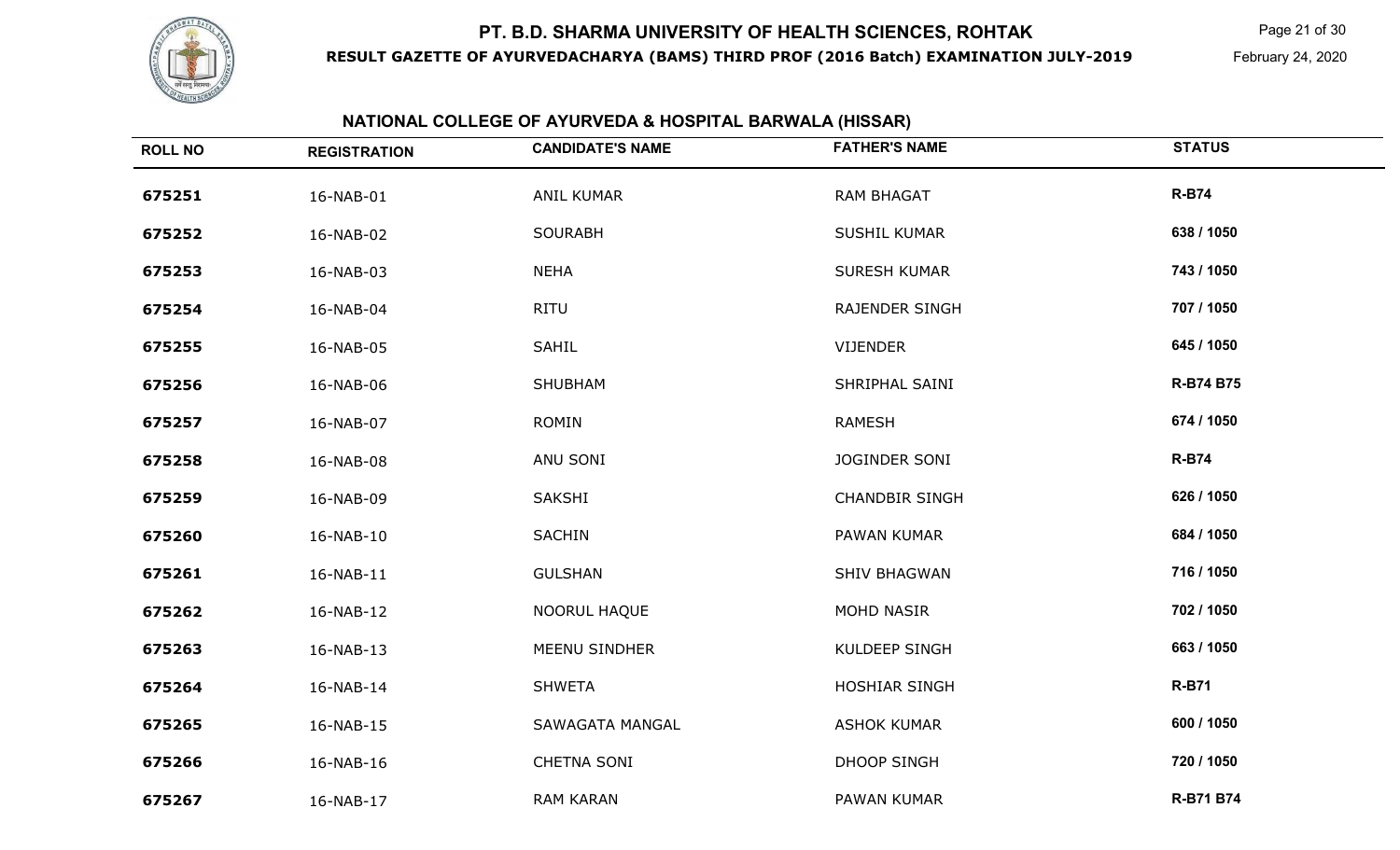

**RESULT GAZETTE OF AYURVEDACHARYA (BAMS) THIRD PROF (2016 Batch) EXAMINATION JULY-2019**

Page 22 of 30

February 24, 2020

## **NATIONAL COLLEGE OF AYURVEDA & HOSPITAL BARWALA (HISSAR)**

| <b>ROLL NO</b> | <b>REGISTRATION</b> | <b>CANDIDATE'S NAME</b> | <b>FATHER'S NAME</b>      | <b>STATUS</b> |
|----------------|---------------------|-------------------------|---------------------------|---------------|
| 675269         | 16-NAB-19           | AASIF ALI               | YAKUB KHAN                | <b>R-B74</b>  |
| 675270         | 16-NAB-20           | HIMANSHU                | RAJ KUMAR                 | 623 / 1050    |
| 675271         | 16-NAB-21           | PRINCE SAINI            | CHOTTU RAM                | 597 / 1050    |
| 675272         | 16-NAB-22           | TANYA BHARDWAJ          | <b>BIRJESH BHARDWAJ</b>   | <b>R-B71</b>  |
| 675273         | 16-NAB-23           | ANKIT                   | <b>KAPTAN</b>             | 598 / 1050    |
| 675274         | 16-NAB-24           | <b>MONIKA</b>           | <b>VINOD KUMAR</b>        | 774 / 1050    |
| 675275         | 16-NAB-25           | <b>VIBHA</b>            | SURESH KUMAR              | 635 / 1050    |
| 675276         | 16-NAB-26           | <b>PANKAJ</b>           | <b>ISHWAR</b>             | 608 / 1050    |
| 675277         | 16-NAB-27           | <b>AMIT MALIK</b>       | <b>DHARAMBIR SINGH</b>    | 694 / 1050    |
| 675278         | 16-NAB-28           | JEEVAN BELBASE          | <b>DILBAHADUR</b>         | 631 / 1050    |
| 675279         | 16-NAB-29           | <b>MANJEETA</b>         | <b>VED PRAKASH</b>        | 654 / 1050    |
| 675280         | 16-NAB-30           | <b>DEV SINGH</b>        | <b>RAM KISHAN</b>         | 621 / 1050    |
| 675281         | 16-NAB-31           | <b>KULDEEP</b>          | <b>SUBHASH</b>            | 632 / 1050    |
| 675282         | 16-NAB-32           | <b>ISHITA CHUGH</b>     | <b>BHAGAT SINGH CHUGH</b> | 781 / 1050    |
| 675283         | 16-NAB-33           | <b>DIPSY TYAGI</b>      | <b>VINOD KUMAR</b>        | 776 / 1050    |
| 675284         | 16-NAB-34           | <b>ANKIT</b>            | RAJESH BHARDWAJ           | 623 / 1050    |
| 675285         | 16-NAB-35           | ANMOL                   | <b>HAWA SINGH</b>         | 701 / 1050    |
| 675286         | 16-NAB-36           | RASHMI                  | <b>KRISHAN KUMAR</b>      | 723 / 1050    |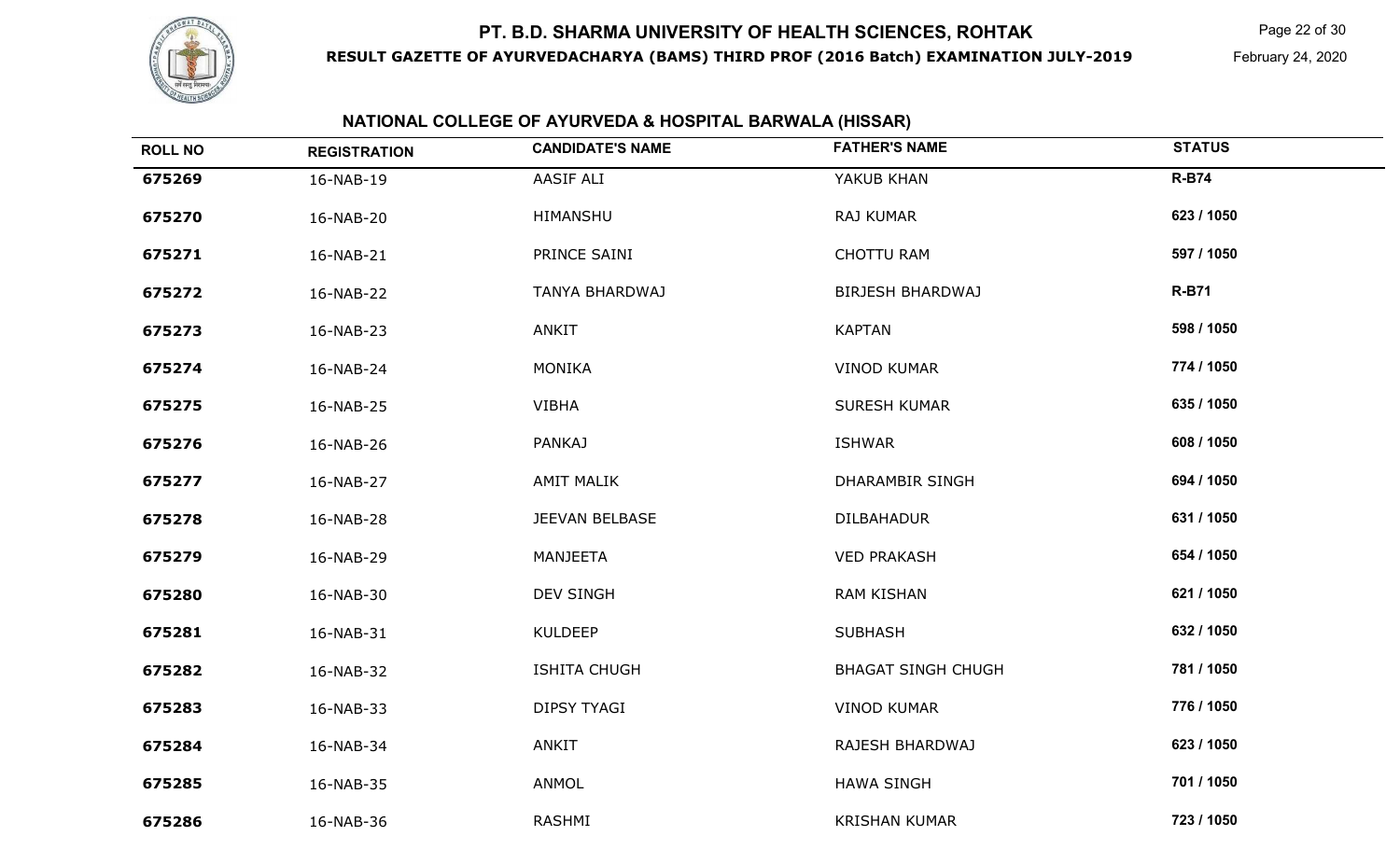

**RESULT GAZETTE OF AYURVEDACHARYA (BAMS) THIRD PROF (2016 Batch) EXAMINATION JULY-2019**

Page 23 of 30

February 24, 2020

|                | NATIONAL COLLEGE OF AYURVEDA & HOSPITAL BARWALA (HISSAR) |                         |                        |               |  |  |
|----------------|----------------------------------------------------------|-------------------------|------------------------|---------------|--|--|
| <b>ROLL NO</b> | <b>REGISTRATION</b>                                      | <b>CANDIDATE'S NAME</b> | <b>FATHER'S NAME</b>   | <b>STATUS</b> |  |  |
| 675287         | 16-NAB-37                                                | POOJA DALAL             | ANIL DALAL             | 620 / 1050    |  |  |
| 675288         | 16-NAB-38                                                | POOJA                   | RAJ KAPOOR             | 698 / 1050    |  |  |
| 675289         | 16-NAB-39                                                | SADHANA BARAK           | ATTAR SINGH BARAK      | 708 / 1050    |  |  |
| 675290         | 16-NAB-40                                                | TAMANYA                 | <b>BALWAN SINGH</b>    | 750 / 1050    |  |  |
| 675291         | 16-NAB-41                                                | FAYYAZ AHMAD            | YUSUF ALI              | 688 / 1050    |  |  |
| 675292         | 16-NAB-42                                                | SONIA                   | <b>SAJJAN SINGH</b>    | 691 / 1050    |  |  |
| 675293         | 16-NAB-43                                                | <b>BHAWNA</b>           | <b>NARENDER SINGH</b>  | <b>R-B74</b>  |  |  |
| 675294         | 16-NAB-44                                                | <b>TANU SHARMA</b>      | <b>KARTAR SHARMA</b>   | 688 / 1050    |  |  |
| 675295         | 16-NAB-45                                                | MUSKAN                  | <b>JITENDER</b>        | 705 / 1050    |  |  |
| 675296         | 16-NAB-46                                                | PRIYANKA                | RAMESH KUMAR           | 796 / 1050    |  |  |
| 675298         | 16-NAB-48                                                | KIRAN                   | PHOOL KUMAR            | 770 / 1050    |  |  |
| 675299         | 16-NAB-49                                                | MAHESH                  | <b>SUBHASH CHANDER</b> | 760 / 1050    |  |  |
| 675300         | 16-NAB-50                                                | <b>BHARTI</b>           | <b>BALRAM</b>          | 743 / 1050    |  |  |
| 675301         | 16-NAB-51                                                | ANNU                    | RAJ KUMAR              | 760 / 1050    |  |  |
| 675302         | 16-NAB-52                                                | HIMANSHU RANA           | NARINDER KUMAR         | R-B74 B75     |  |  |
| 675303         | 16-NAB-53                                                | <b>SAURBH</b>           | <b>BALRAJ SINGH</b>    | R-B71 B74     |  |  |
| 675304         | 16-NAB-54                                                | SHUBHAM                 | <b>SATISH</b>          | 653 / 1050    |  |  |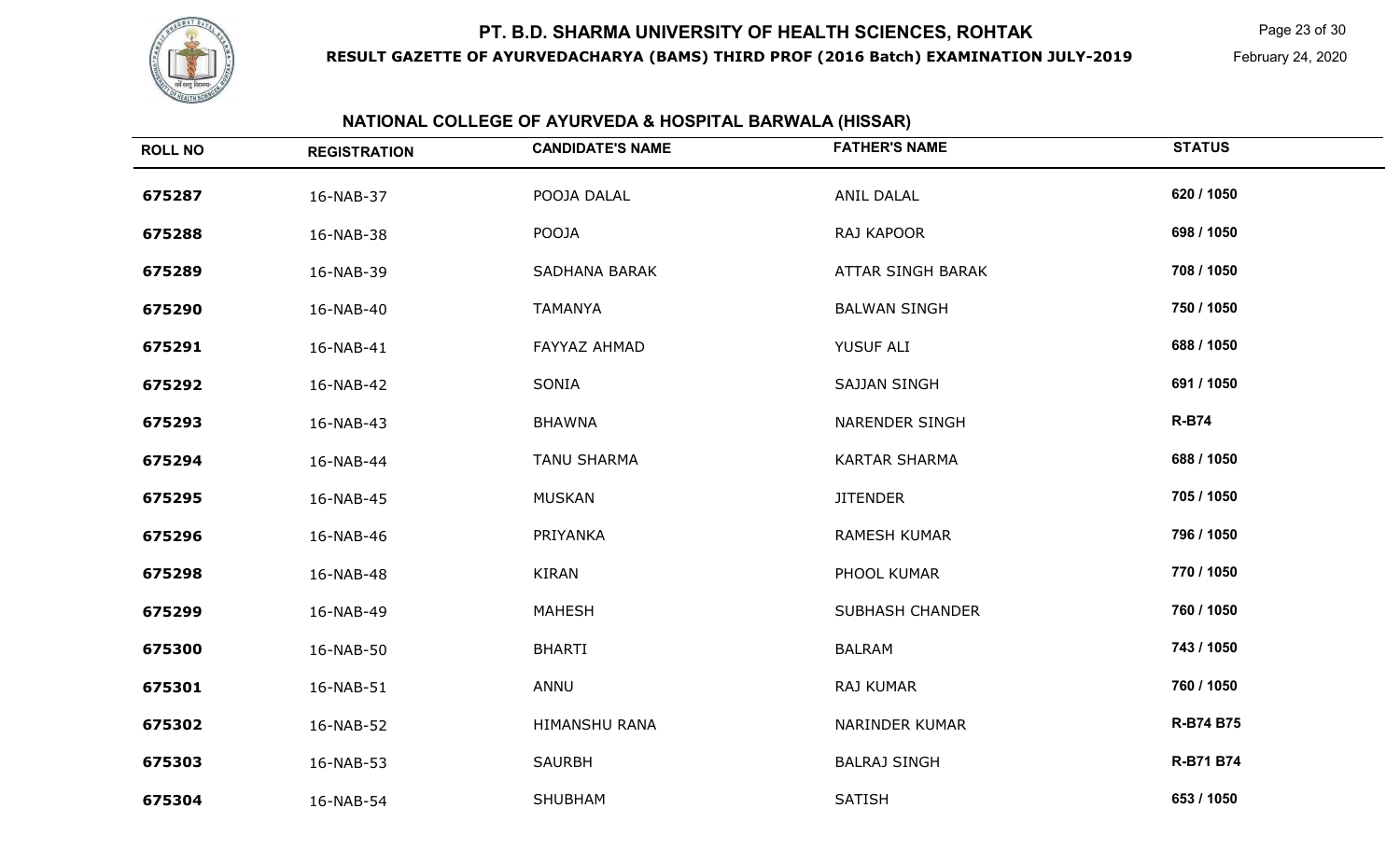

**RESULT GAZETTE OF AYURVEDACHARYA (BAMS) THIRD PROF (2016 Batch) EXAMINATION JULY-2019**

Page 24 of 30

February 24, 2020

# **NATIONAL COLLEGE OF AYURVEDA & HOSPITAL BARWALA (HISSAR)**

| <b>ROLL NO</b> | <b>REGISTRATION</b> | <b>CANDIDATE'S NAME</b> | <b>FATHER'S NAME</b> | <b>STATUS</b> |
|----------------|---------------------|-------------------------|----------------------|---------------|
| 675305         | 16-NAB-55           | <b>NAVEEN</b>           | <b>CAPTAN SINGH</b>  | 600 / 1050    |
| 675306         | 16-NAB-56           | SONU SAINI              | <b>BALWAN SAINI</b>  | 708 / 1050    |
| 675307         | 16-NAB-57           | <b>PANKAJ</b>           | <b>SATYAPAL</b>      | 683 / 1050    |
| 675308         | 16-NAB-58           | <b>SUMIT</b>            | <b>SEHDEV</b>        | <b>R-B75</b>  |
| 675309         | 16-NAB-59           | ANJALI JANGRA           | RADHEY SHYAM JANGRA  | 755 / 1050    |
| 675310         | 16-NAB-60           | <b>PARVEEN</b>          | <b>RAMESH</b>        | 609 / 1050    |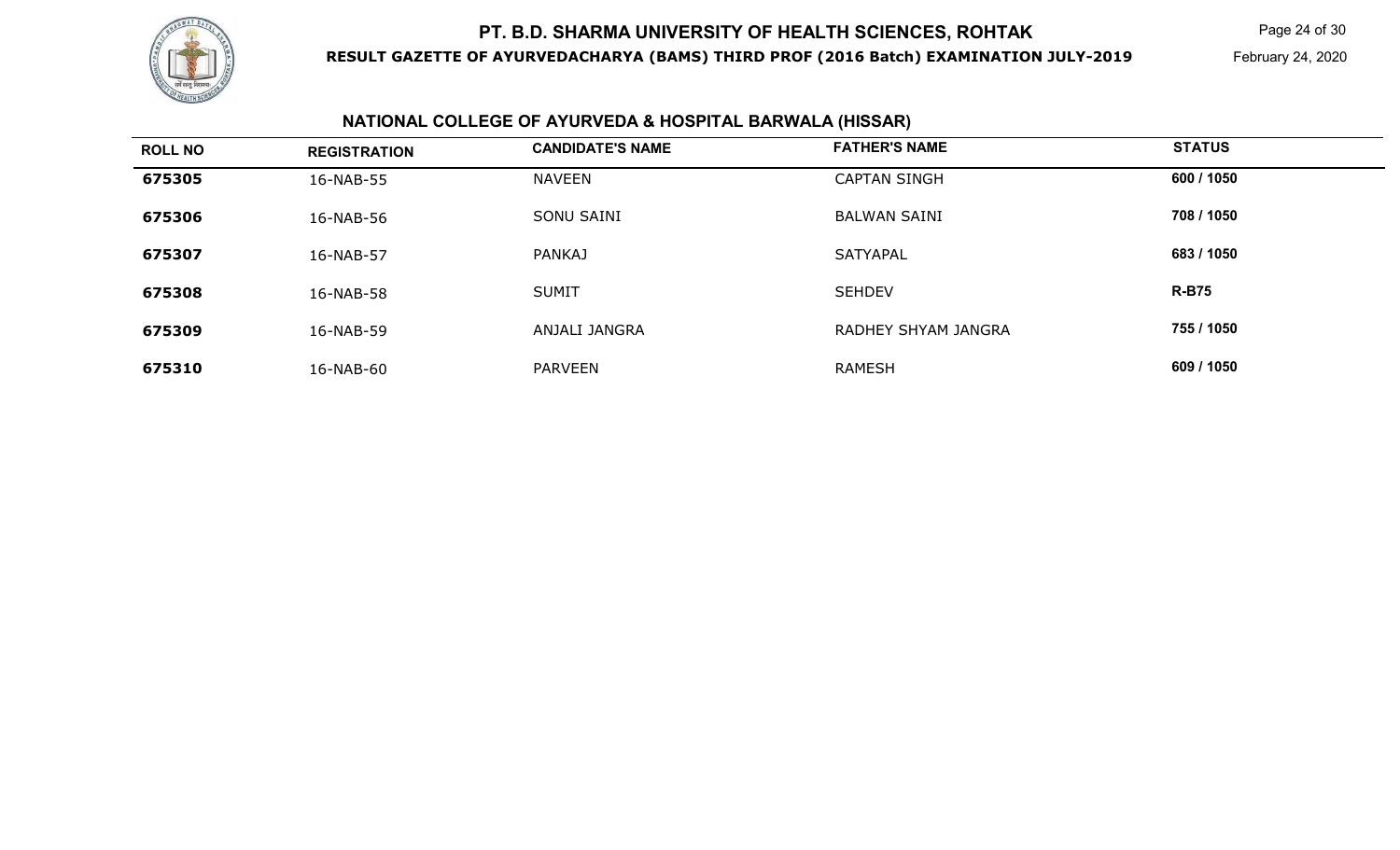

**RESULT GAZETTE OF AYURVEDACHARYA (BAMS) THIRD PROF (2016 Batch) EXAMINATION JULY-2019**

Page 25 of 30

February 24, 2020

| <b>ROLL NO</b> | <b>REGISTRATION</b> | <b>CANDIDATE'S NAME</b> | <b>FATHER'S NAME</b> | <b>STATUS</b> |
|----------------|---------------------|-------------------------|----------------------|---------------|
| 675581         | 16-GBAYC-01         | <b>AAMIR SUHAIL</b>     | <b>ABDUL HUSSAIN</b> | <b>R-B74</b>  |
| 675582         | 16-GBAYC-03         | <b>AKSHAY</b>           | <b>TEJPAL</b>        | 690 / 1050    |
| 675583         | 16-GBAYC-04         | <b>AKSHAY GUPTA</b>     | SATISH KUMAR GUPTA   | 707 / 1050    |
| 675584         | 16-GBAYC-05         | <b>AMAN KUMAR</b>       | ADARSH KUMAR MEHRA   | 612 / 1050    |
| 675585         | 16-GBAYC-06         | AMAR                    | <b>BALWAN</b>        | 636 / 1050    |
| 675586         | 16-GBAYC-07         | AMIT KUMAR VERMA        | <b>LILU RAM</b>      | <b>R-B74</b>  |
| 675587         | 16-GBAYC-08         | <b>AMMAN SAMOTA</b>     | <b>BHOPAL SINGH</b>  | 712 / 1050    |
| 675588         | 16-GBAYC-09         | ANAMIKA                 | <b>SHARVAN KUMAR</b> | 775 / 1050    |
| 675589         | 16-GBAYC-10         | ANIL                    | <b>KULDEEP</b>       | 631 / 1050    |
| 675590         | 16-GBAYC-100        | YOGESH YADAV            | RAJESH YADAV         | 637 / 1050    |
| 675591         | 16-GBAYC-11         | <b>ANJALI CHAUDHARY</b> | RAVINDER CHAUDHARY   | 689 / 1050    |
| 675592         | 16-GBAYC-13         | ANKIT                   | RAMKARAN SHARMA      | 639 / 1050    |
| 675593         | 16-GBAYC-14         | <b>ANKUR</b>            | <b>ANAND SINGH</b>   | 687 / 1050    |
| 675594         | 16-GBAYC-15         | <b>ANUJ</b>             | SATYAPAL             | 702 / 1050    |
| 675595         | 16-GBAYC-16         | ANUPAM                  | <b>TULSI RAM</b>     | 675 / 1050    |
| 675596         | 16-GBAYC-17         | <b>ARUN KUMAR</b>       | <b>BHOJRAJ</b>       | 685 / 1050    |
| 675597         | 16-GBAYC-18         | ARVIND                  | SATYAWAN             | 694 / 1050    |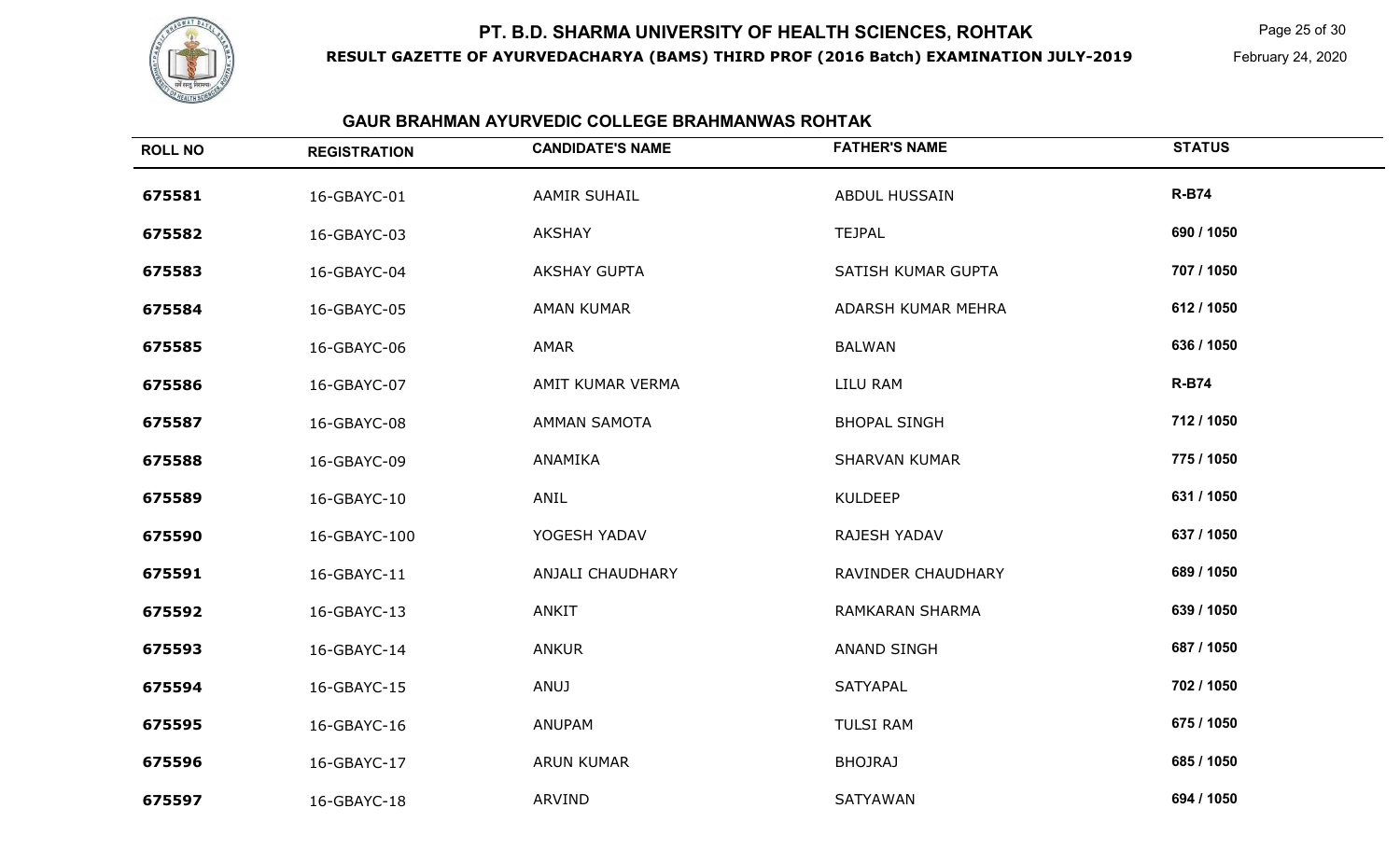## **RESULT GAZETTE OF AYURVEDACHARYA (BAMS) THIRD PROF (2016 Batch) EXAMINATION JULY-2019PT. B.D. SHARMA UNIVERSITY OF HEALTH SCIENCES, ROHTAK**

Page 26 of 30

| <b>ROLL NO</b> | <b>REGISTRATION</b> | <b>CANDIDATE'S NAME</b> | <b>FATHER'S NAME</b>  | <b>STATUS</b>    |
|----------------|---------------------|-------------------------|-----------------------|------------------|
| 675598         | 16-GBAYC-19         | <b>ASHLESHA CHAUHAN</b> | RAJ SINGH             | <b>R-B71</b>     |
| 675599         | 16-GBAYC-20         | AYUSH KUMAR             | RAJ KUMAR RATHOR      | 629 / 1050       |
| 675600         | 16-GBAYC-21         | <b>BAKSHISH SINGH</b>   | PREM PARKASH          | 669 / 1050       |
| 675601         | 16-GBAYC-22         | <b>BHUPENDER</b>        | <b>RAMPHAL</b>        | 674 / 1050       |
| 675602         | 16-GBAYC-23         | <b>DEEPAK</b>           | OM SINGH              | <b>R-B71 B75</b> |
| 675603         | 16-GBAYC-24         | <b>DEEPIKA</b>          | MUKESH KUMAR          | 625 / 1050       |
| 675604         | 16-GBAYC-25         | DIPIKA YADAV            | <b>VINOD KUMAR</b>    | 702 / 1050       |
| 675605         | 16-GBAYC-26         | DISHU HOODA             | JAGBIR SINGH HOODA    | 644 / 1050       |
| 675606         | 16-GBAYC-27         | GOVIND                  | <b>RAMPARTAP</b>      | 618 / 1050       |
| 675607         | 16-GBAYC-28         | HIMANI BHARDWAJ         | SUBHASH BHARDWAJ      | 745 / 1050       |
| 675608         | 16-GBAYC-29         | JADWINDER SINGH         | <b>BALWANT SINGH</b>  | 627 / 1050       |
| 675609         | 16-GBAYC-30         | JYOTI CHHOKAR           | <b>NARESH KUMAR</b>   | 636 / 1050       |
| 675610         | 16-GBAYC-31         | <b>JYOTSNA</b>          | KRISHAN KUMAR CHAUHAN | 683 / 1050       |
| 675611         | 16-GBAYC-32         | <b>KAUSHAL</b>          | <b>VINOD KUMAR</b>    | 676 / 1050       |
| 675612         | 16-GBAYC-33         | KAVITA                  | VEDPAL                | 568 / 1050       |
| 675613         | 16-GBAYC-34         | KOMAL KAUSHIK           | NARESH KUMAR KAUSHIK  | 712 / 1050       |
| 675614         | 16-GBAYC-35         | KOMAL                   | <b>SURINDER KUMAR</b> | <b>R-B74 B75</b> |
| 675615         | 16-GBAYC-36         | <b>KRITIKA</b>          | <b>TILAK RAJ</b>      | 641 / 1050       |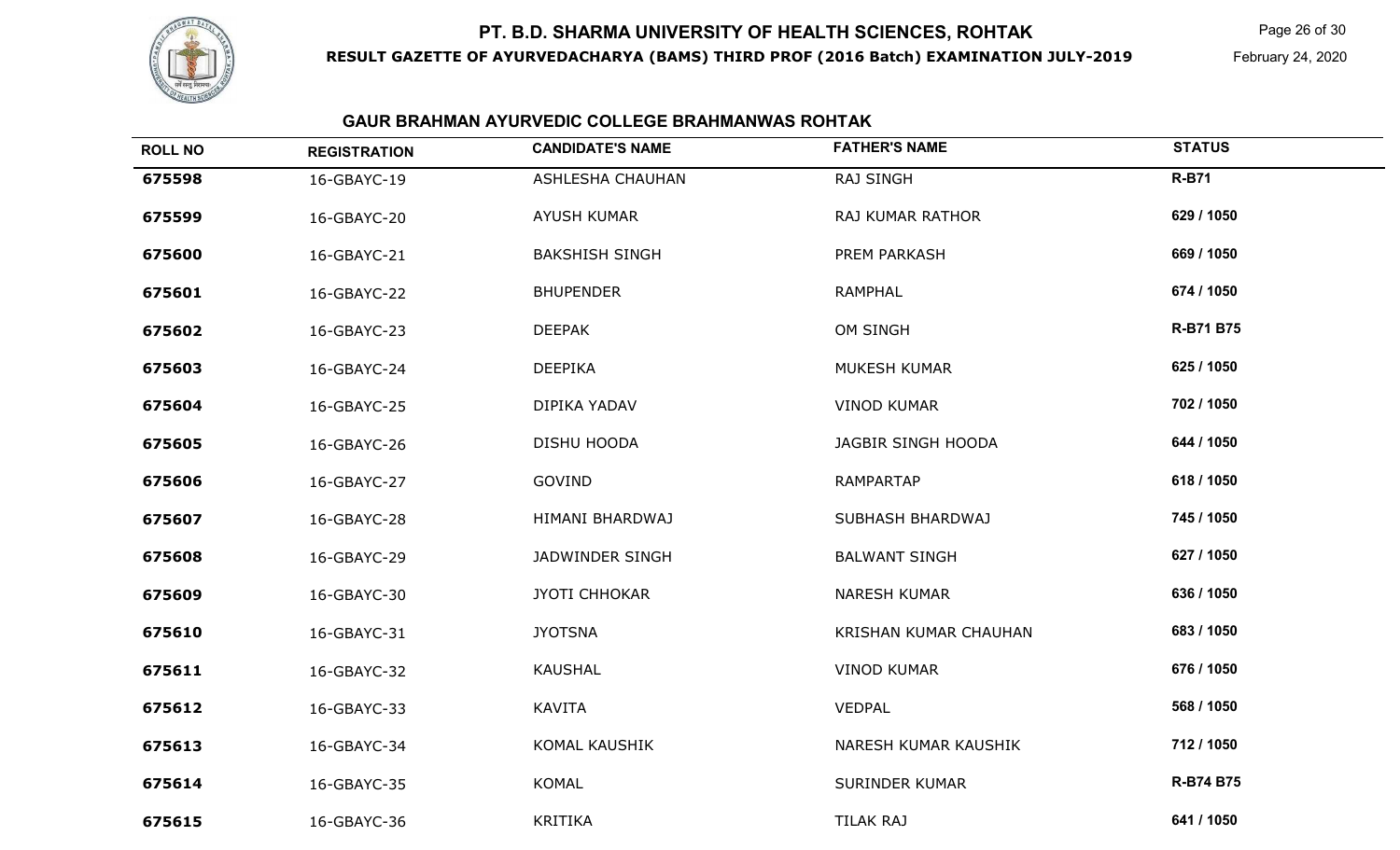

**RESULT GAZETTE OF AYURVEDACHARYA (BAMS) THIRD PROF (2016 Batch) EXAMINATION JULY-2019**

Page 27 of 30

February 24, 2020

| <b>ROLL NO</b> | <b>REGISTRATION</b> | <b>CANDIDATE'S NAME</b> | <b>FATHER'S NAME</b>  | <b>STATUS</b> |
|----------------|---------------------|-------------------------|-----------------------|---------------|
| 675616         | 16-GBAYC-37         | KUMARI SEEMA YADAV      | <b>OM PRAKASH</b>     | 630 / 1050    |
| 675617         | 16-GBAYC-38         | <b>KUSUM</b>            | <b>JAGPAL</b>         | 607 / 1050    |
| 675618         | 16-GBAYC-39         | LAXMI                   | LAXMAN                | 689 / 1050    |
| 675619         | 16-GBAYC-40         | <b>MADHU BALA</b>       | <b>SHANKAR DAYAL</b>  | 624 / 1050    |
| 675620         | 16-GBAYC-41         | <b>MANISH YADAV</b>     | <b>VIRENDER SINGH</b> | 609 / 1050    |
| 675621         | 16-GBAYC-42         | MANISHA                 | <b>BHUP SINGH</b>     | 654 / 1050    |
| 675622         | 16-GBAYC-43         | MANISHA                 | MUKESH KUMAR          | 635 / 1050    |
| 675623         | 16-GBAYC-44         | MANJEET SINGH KUNDU     | <b>RAJKUMAR</b>       | 624 / 1050    |
| 675624         | 16-GBAYC-45         | MANSI                   | <b>NARENDER KUMAR</b> | 712 / 1050    |
| 675625         | 16-GBAYC-46         | MEENAKSHI               | <b>JASBIR SINGH</b>   | 642 / 1050    |
| 675626         | 16-GBAYC-47         | MEGHNA                  | <b>ANIL KUMAR</b>     | <b>R-B74</b>  |
| 675627         | 16-GBAYC-48         | MOHIT SONI              | <b>DEVI LAL</b>       | 666 / 1050    |
| 675628         | 16-GBAYC-49         | <b>MONIKA</b>           | <b>SURENDER SINGH</b> | 686 / 1050    |
| 675629         | 16-GBAYC-50         | <b>MONIKA</b>           | <b>SANDEEP DAHIYA</b> | 715 / 1050    |
| 675630         | 16-GBAYC-51         | <b>MONU</b>             | <b>VIJAY KUMAR</b>    | 650 / 1050    |
| 675631         | 16-GBAYC-53         | <b>NAVITA SHORAN</b>    | KULDEEP SINGH         | 604 / 1050    |
| 675632         | 16-GBAYC-54         | NEETIKA                 | <b>SHAMSHER SINGH</b> | <b>R-B75</b>  |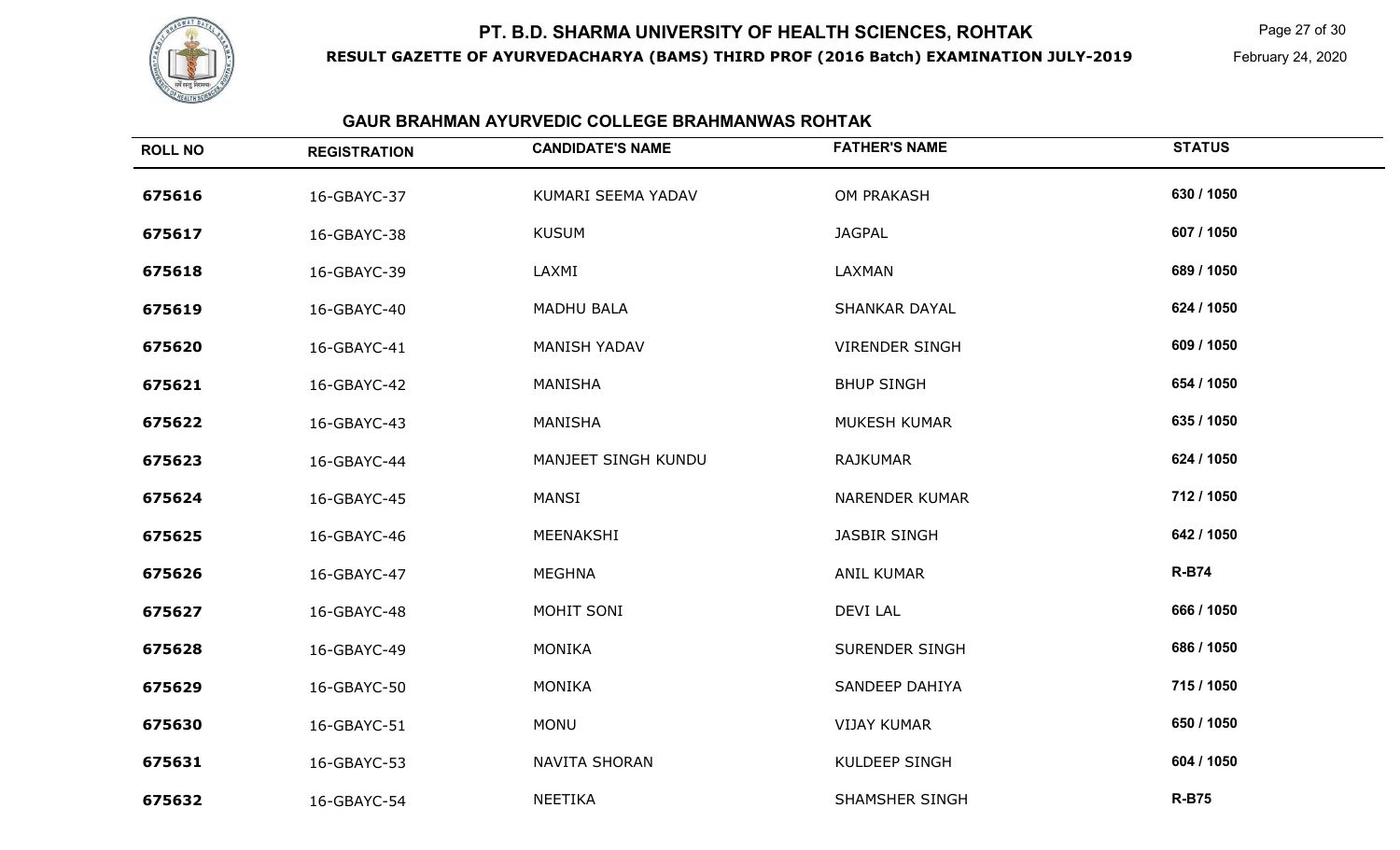

**RESULT GAZETTE OF AYURVEDACHARYA (BAMS) THIRD PROF (2016 Batch) EXAMINATION JULY-2019**

Page 28 of 30

February 24, 2020

| <b>ROLL NO</b> | <b>REGISTRATION</b> | <b>CANDIDATE'S NAME</b> | <b>FATHER'S NAME</b>  | <b>STATUS</b> |
|----------------|---------------------|-------------------------|-----------------------|---------------|
| 675633         | 16-GBAYC-55         | <b>NEHA</b>             | <b>SURAJ PARKASH</b>  | 601 / 1050    |
| 675634         | 16-GBAYC-56         | NIDHI                   | <b>HARIOM</b>         | 727 / 1050    |
| 675635         | 16-GBAYC-57         | NIDHI YADAV             | <b>BIR SINGH</b>      | 653 / 1050    |
| 675636         | 16-GBAYC-58         | NIKHIL RAWAL            | <b>MADAN LAL</b>      | <b>R-B75</b>  |
| 675637         | 16-GBAYC-59         | PINKI                   | <b>SURENDER SINGH</b> | 707 / 1050    |
| 675638         | 16-GBAYC-60         | <b>POONAM</b>           | RAJESH KUMAR          | 671 / 1050    |
| 675639         | 16-GBAYC-61         | PRABHLEEN KAUR          | <b>MANMOHAN SINGH</b> | 644 / 1050    |
| 675640         | 16-GBAYC-62         | PRANSIKA                | <b>SULTAN</b>         | 689 / 1050    |
| 675641         | 16-GBAYC-63         | PRIKSHIT                | <b>LAKHMI RAM</b>     | 650 / 1050    |
| 675642         | 16-GBAYC-64         | PRIYA                   | <b>JAIBIR SINGH</b>   | <b>R-B74</b>  |
| 675643         | 16-GBAYC-65         | PRIYANKA                | <b>LAXMAN SINGH</b>   | 692 / 1050    |
| 675644         | 16-GBAYC-66         | PRIYANKA                | <b>RAMESH CHANDER</b> | 593 / 1050    |
| 675645         | 16-GBAYC-67         | PROMILA YADAV           | <b>MAHENDER SINGH</b> | 651 / 1050    |
| 675646         | 16-GBAYC-68         | <b>RAHUL</b>            | DAYANAND              | 615 / 1050    |
| 675647         | 16-GBAYC-69         | <b>RAKESH KUMAR</b>     | <b>RAJENDER SINGH</b> | 565 / 1050    |
| 675648         | 16-GBAYC-70         | RAVI                    | <b>NATHA SINGH</b>    | 665 / 1050    |
| 675649         | 16-GBAYC-71         | <b>RAVINA</b>           | PARDEEP KUMAR         | 608 / 1050    |
| 675650         | 16-GBAYC-72         | RISHIPAL CHHIKARA       | <b>NARENDER</b>       | 609 / 1050    |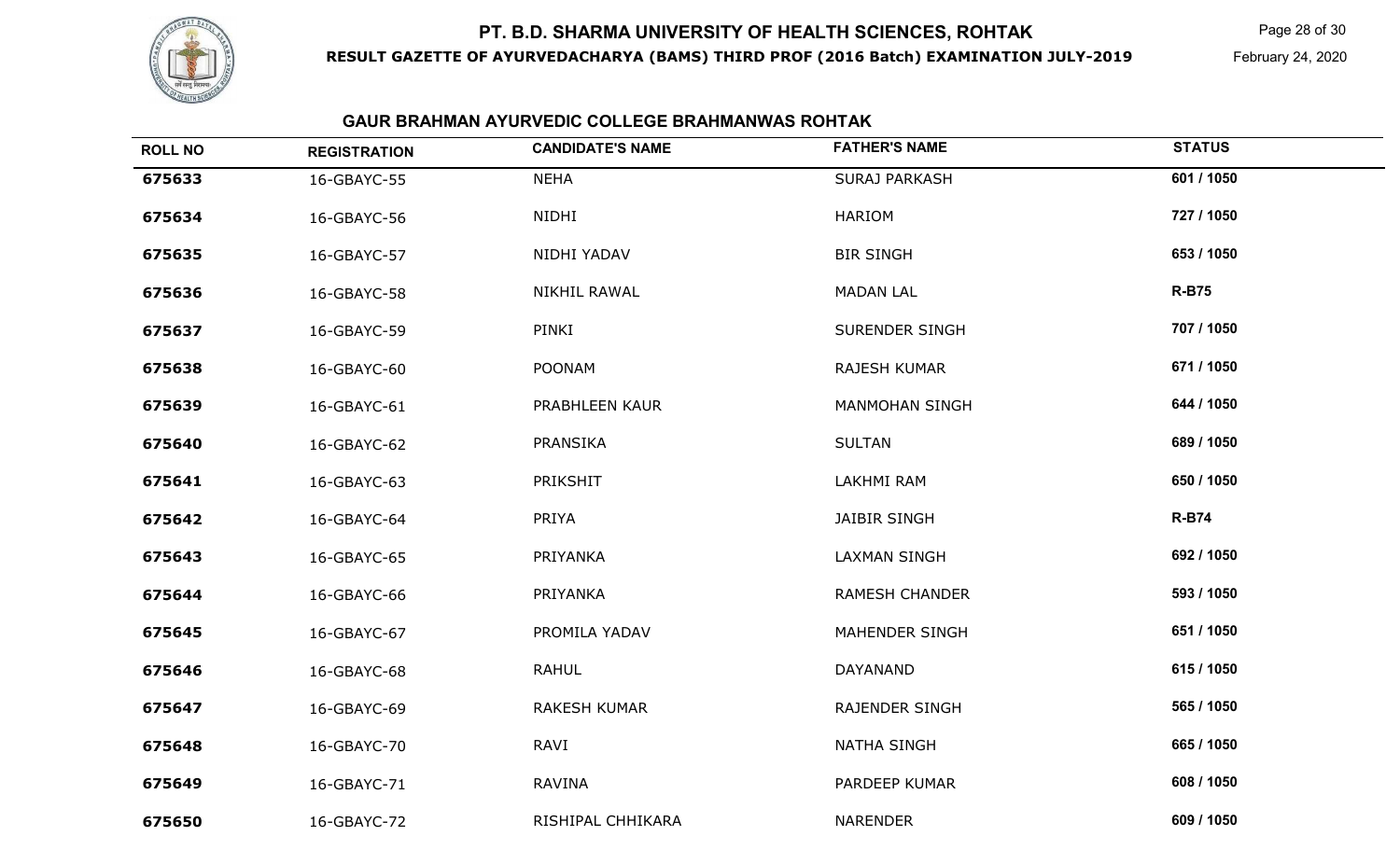

**RESULT GAZETTE OF AYURVEDACHARYA (BAMS) THIRD PROF (2016 Batch) EXAMINATION JULY-2019**

Page 29 of 30

February 24, 2020

| <b>ROLL NO</b> | <b>REGISTRATION</b> | <b>CANDIDATE'S NAME</b> | <b>FATHER'S NAME</b>   | <b>STATUS</b>    |
|----------------|---------------------|-------------------------|------------------------|------------------|
| 675651         | 16-GBAYC-73         | RITU KUMARI             | SAHIRAM                | 607 / 1050       |
| 675652         | 16-GBAYC-74         | <b>RITU</b>             | RAJBIR                 | 675 / 1050       |
| 675653         | 16-GBAYC-75         | <b>ROCKEY</b>           | <b>BASAHU RAM</b>      | 564 / 1050       |
| 675654         | 16-GBAYC-76         | <b>ROHIT PARASHAR</b>   | <b>SURESH SHARMA</b>   | 652 / 1050       |
| 675655         | 16-GBAYC-77         | <b>RUBAL</b>            | <b>GOPAL KRISHNA</b>   | 689 / 1050       |
| 675656         | 16-GBAYC-78         | SACHIN DAHIYA           | DALBIR SINGH DAHIYA    | 570 / 1050       |
| 675657         | 16-GBAYC-79         | <b>SACHIN RATHORE</b>   | <b>MEVA RAM</b>        | <b>R-B74</b>     |
| 675658         | 16-GBAYC-80         | <b>SACHIN SHARMA</b>    | DAVENDER SHARMA        | 611 / 1050       |
| 675659         | 16-GBAYC-81         | SAURABH MEHTA           | <b>ASHOK RAJ MEHTA</b> | 646 / 1050       |
| 675660         | 16-GBAYC-82         | SHAHNAWAJ               | <b>ILAHI BAKHS</b>     | R-B71 B73 B74    |
| 675661         | 16-GBAYC-83         | SHIVANI                 | <b>BALKAR SINGH</b>    | 601 / 1050       |
| 675662         | 16-GBAYC-84         | SOBHA YADAV             | <b>AJAY KUMAR</b>      | 626 / 1050       |
| 675663         | 16-GBAYC-85         | <b>SOURAV</b>           | <b>RAKESH KUMAR</b>    | 595 / 1050       |
| 675664         | 16-GBAYC-86         | SUKHWINDER SINGH        | <b>BHAGWAN SINGH</b>   | 604 / 1050       |
| 675665         | 16-GBAYC-87         | SUMEDHA YADAV           | ROHTASH YADAV          | 613 / 1050       |
| 675666         | 16-GBAYC-88         | <b>SUNIL YADAV</b>      | <b>GYAN SINGH</b>      | <b>R-B73 B75</b> |
| 675667         | 16-GBAYC-89         | <b>TANVI SHARMA</b>     | <b>RANBIR SHARMA</b>   | 676 / 1050       |